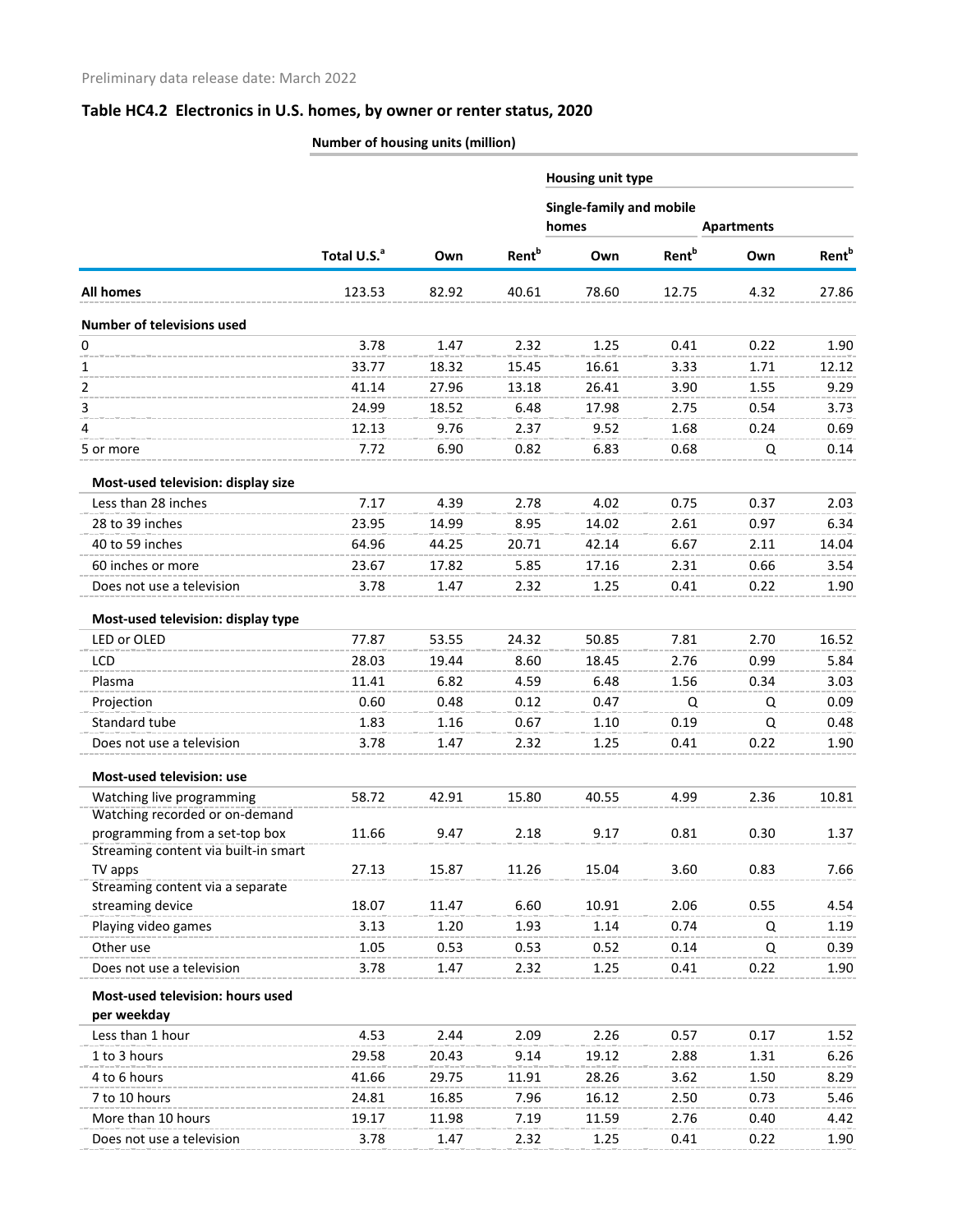|                                                             | Number of housing units (million) |       |                          |                                   |                          |                   |                          |  |  |
|-------------------------------------------------------------|-----------------------------------|-------|--------------------------|-----------------------------------|--------------------------|-------------------|--------------------------|--|--|
|                                                             |                                   |       |                          | <b>Housing unit type</b>          |                          |                   |                          |  |  |
|                                                             |                                   |       |                          | Single-family and mobile<br>homes |                          | <b>Apartments</b> |                          |  |  |
|                                                             | Total U.S. <sup>a</sup>           | Own   | <b>Rent</b> <sup>b</sup> | Own                               | <b>Rent</b> <sup>b</sup> | Own               | <b>Rent</b> <sup>b</sup> |  |  |
| <b>All homes</b>                                            | 123.53                            | 82.92 | 40.61                    | 78.60                             | 12.75                    | 4.32              | 27.86                    |  |  |
| <b>Most-used television: hours used</b><br>per weekend day  |                                   |       |                          |                                   |                          |                   |                          |  |  |
| Less than 1 hour                                            | 4.10                              | 2.19  | 1.92                     | 2.00                              | 0.54                     | 0.19              | 1.37                     |  |  |
| 1 to 3 hours                                                | 20.64                             | 14.10 | 6.53                     | 13.12                             | 1.98                     | 0.99              | 4.55                     |  |  |
| 4 to 6 hours                                                | 39.55                             | 28.65 | 10.90                    | 27.11                             | 3.35                     | 1.54              | 7.56                     |  |  |
| 7 to 10 hours                                               | 32.17                             | 21.82 | 10.35                    | 20.87                             | 3.16                     | 0.95              | 7.19                     |  |  |
| More than 10 hours                                          | 23.28                             | 14.69 | 8.59                     | 14.26                             | 3.31                     | 0.43              | 5.28                     |  |  |
| Does not use a television                                   | 3.78                              | 1.47  | 2.32                     | 1.25                              | 0.41                     | 0.22              | 1.90                     |  |  |
| Second most-used television:<br>display size                |                                   |       |                          |                                   |                          |                   |                          |  |  |
| Less than 28 inches                                         | 14.79                             | 11.26 | 3.52                     | 10.80                             | 1.37                     | 0.46              | 2.15                     |  |  |
| 28 to 39 inches                                             | 28.86                             | 20.64 | 8.21                     | 19.88                             | 3.12                     | 0.77              | 5.09                     |  |  |
| 40 to 59 inches                                             | 35.78                             | 26.07 | 9.71                     | 24.99                             | 3.82                     | 1.08              | 5.89                     |  |  |
| 60 inches or more                                           | 6.55                              | 5.15  | 1.40                     | 5.07                              | 0.70                     | Q                 | 0.70                     |  |  |
| Does not use two televisions                                | 37.55                             | 19.79 | 17.77                    | 17.86                             | 3.75                     | 1.93              | 14.02                    |  |  |
| Second most-used television:                                |                                   |       |                          |                                   |                          |                   |                          |  |  |
| display type                                                |                                   |       |                          |                                   |                          |                   |                          |  |  |
| LED or OLED                                                 | 52.87                             | 39.03 | 13.84                    | 37.50                             | 5.66                     | 1.53              | 8.18                     |  |  |
| <b>LCD</b>                                                  | 23.16                             | 17.44 | 5.72                     | 16.83                             | 2.13                     | 0.61              | 3.59                     |  |  |
| Plasma                                                      | 6.88                              | 4.29  | 2.58                     | 4.11                              | 0.92                     | 0.19              | 1.66                     |  |  |
| Projection                                                  | 0.62                              | 0.46  | 0.15                     | 0.45                              | Q                        | Q                 | 0.11                     |  |  |
| Standard tube                                               | 2.46                              | 1.91  | 0.55                     | 1.86                              | 0.24                     | Q                 | 0.31                     |  |  |
| Does not use two televisions                                | 37.55                             | 19.79 | 17.77                    | 17.86                             | 3.75                     | 1.93              | 14.02                    |  |  |
| Second most-used television: use                            |                                   |       |                          |                                   |                          |                   |                          |  |  |
| Watching live programming<br>Watching recorded or on-demand | 40.32                             | 31.54 | 8.78                     | 30.15                             | 3.31                     | 1.39              | 5.48                     |  |  |
| programming from a set-top box                              | 8.82                              | 7.41  | 1.40                     | 7.15                              | 0.52                     | 0.26              | 0.88                     |  |  |
| Streaming content via built-in smart                        |                                   |       |                          |                                   |                          |                   |                          |  |  |
| TV apps<br>Streaming content via a separate                 | 16.23                             | 10.49 | 5.74                     | 10.10                             | 2.30                     | 0.38              | 3.44                     |  |  |
| streaming device                                            | 11.83                             | 8.20  | 3.63                     | 7.98                              | 1.40                     | 0.22              | 2.23                     |  |  |
| Playing video games                                         | 7.74                              | 4.83  | 2.91                     | 4.73                              | 1.28                     | 0.10              | 1.63                     |  |  |
| Other use                                                   | 1.04                              | 0.66  | 0.38                     | 0.64                              | 0.20                     | Q                 | 0.18                     |  |  |
| Does not use two televisions                                | 37.55                             | 19.79 | 17.77                    | 17.86                             | 3.75                     | 1.93              | 14.02                    |  |  |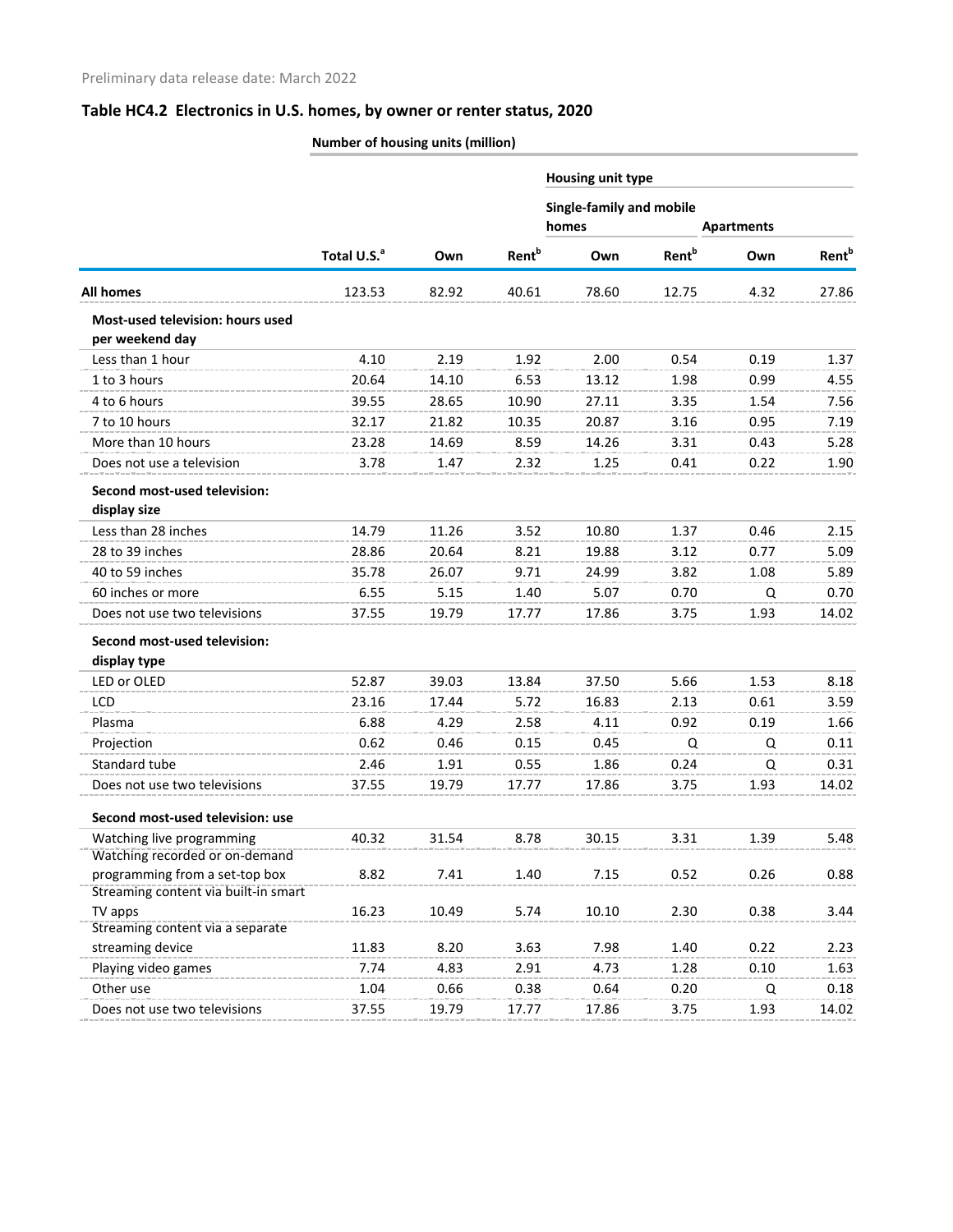|                                                            | vaniber of nousing units (infinition) |       |                                   |                   |                          |      |                   |
|------------------------------------------------------------|---------------------------------------|-------|-----------------------------------|-------------------|--------------------------|------|-------------------|
|                                                            |                                       |       |                                   | Housing unit type |                          |      |                   |
|                                                            |                                       |       | Single-family and mobile<br>homes |                   | <b>Apartments</b>        |      |                   |
|                                                            | Total U.S. <sup>a</sup>               | Own   | <b>Rent</b> <sup>b</sup>          | Own               | <b>Rent</b> <sup>b</sup> | Own  | Rent <sup>b</sup> |
| <b>All homes</b>                                           | 123.53                                | 82.92 | 40.61                             | 78.60             | 12.75                    | 4.32 | 27.86             |
| Second most-used television: hours<br>used per weekday     |                                       |       |                                   |                   |                          |      |                   |
| Less than 1 hour                                           | 15.96                                 | 12.24 | 3.71                              | 11.76             | 1.34                     | 0.49 | 2.38              |
| 1 to 3 hours                                               | 39.09                                 | 29.92 | 9.17                              | 28.75             | 3.37                     | 1.18 | 5.80              |
| 4 to 6 hours                                               | 18.55                                 | 12.91 | 5.64                              | 12.45             | 2.43                     | 0.45 | 3.21              |
| 7 to 10 hours                                              | 7.84                                  | 5.39  | 2.45                              | 5.18              | 1.02                     | 0.21 | 1.43              |
| More than 10 hours                                         | 4.54                                  | 2.66  | 1.88                              | 2.60              | 0.85                     | Q    | 1.03              |
| Does not use two televisions                               | 37.55                                 | 19.79 | 17.77                             | 17.86             | 3.75                     | 1.93 | 14.02             |
| Second most-used television: hours<br>used per weekend day |                                       |       |                                   |                   |                          |      |                   |
| Less than 1 hour                                           | 15.24                                 | 11.96 | 3.28                              | 11.49             | 1.13                     | 0.47 | 2.15              |
| 1 to 3 hours                                               | 34.96                                 | 26.80 | 8.16                              | 25.72             | 2.95                     | 1.08 | 5.21              |
| 4 to 6 hours                                               | 20.13                                 | 14.13 | 6.00                              | 13.64             | 2.55                     | 0.49 | 3.44              |
| 7 to 10 hours                                              | 10.11                                 | 6.91  | 3.20                              | 6.65              | 1.36                     | 0.26 | 1.84              |
| More than 10 hours                                         | 5.53                                  | 3.33  | 2.20                              | 3.25              | 1.01                     | Q    | 1.19              |
| Does not use two televisions                               | 37.55                                 | 19.79 | 17.77                             | 17.86             | 3.75                     | 1.93 | 14.02             |
| Third most-used television: display<br>size                |                                       |       |                                   |                   |                          |      |                   |
| Less than 28 inches                                        | 10.74                                 | 8.76  | 1.98                              | 8.50              | 0.91                     | 0.26 | 1.07              |
| 28 to 39 inches                                            | 16.71                                 | 12.66 | 4.05                              | 12.35             | 2.31                     | 0.32 | 1.73              |
| 40 to 59 inches                                            | 14.99                                 | 11.85 | 3.14                              | 11.62             | 1.61                     | 0.23 | 1.52              |
| 60 inches or more                                          | 2.39                                  | 1.90  | 0.49                              | 1.87              | 0.27                     | Q    | 0.23              |
| Does not use three televisions                             | 78.70                                 | 47.75 | 30.95                             | 44.26             | 7.64                     | 3.49 | 23.30             |
| Third most-used television: display<br>type                |                                       |       |                                   |                   |                          |      |                   |
| LED or OLED                                                | 27.18                                 | 21.45 | 5.73                              | 20.92             | 3.12                     | 0.53 | 2.61              |
| LCD                                                        | 12.68                                 | 10.13 | 2.55                              | 9.91              | 1.26                     | 0.22 | 1.29              |
| Plasma                                                     | 3.28                                  | 2.15  | 1.14                              | 2.12              | 0.60                     | Q    | 0.53              |
| Projection                                                 | 0.35                                  | 0.31  | Q                                 | 0.30              | Q                        | Q    | Q                 |
| Standard tube                                              | 1.34                                  | 1.13  | 0.21                              | 1.08              | 0.09                     | Q    | 0.11              |
| Does not use three televisions                             | 78.70                                 | 47.75 | 30.95                             | 44.26             | 7.64                     | 3.49 | 23.30             |
|                                                            |                                       |       |                                   |                   |                          |      |                   |

**Number of housing units (million)**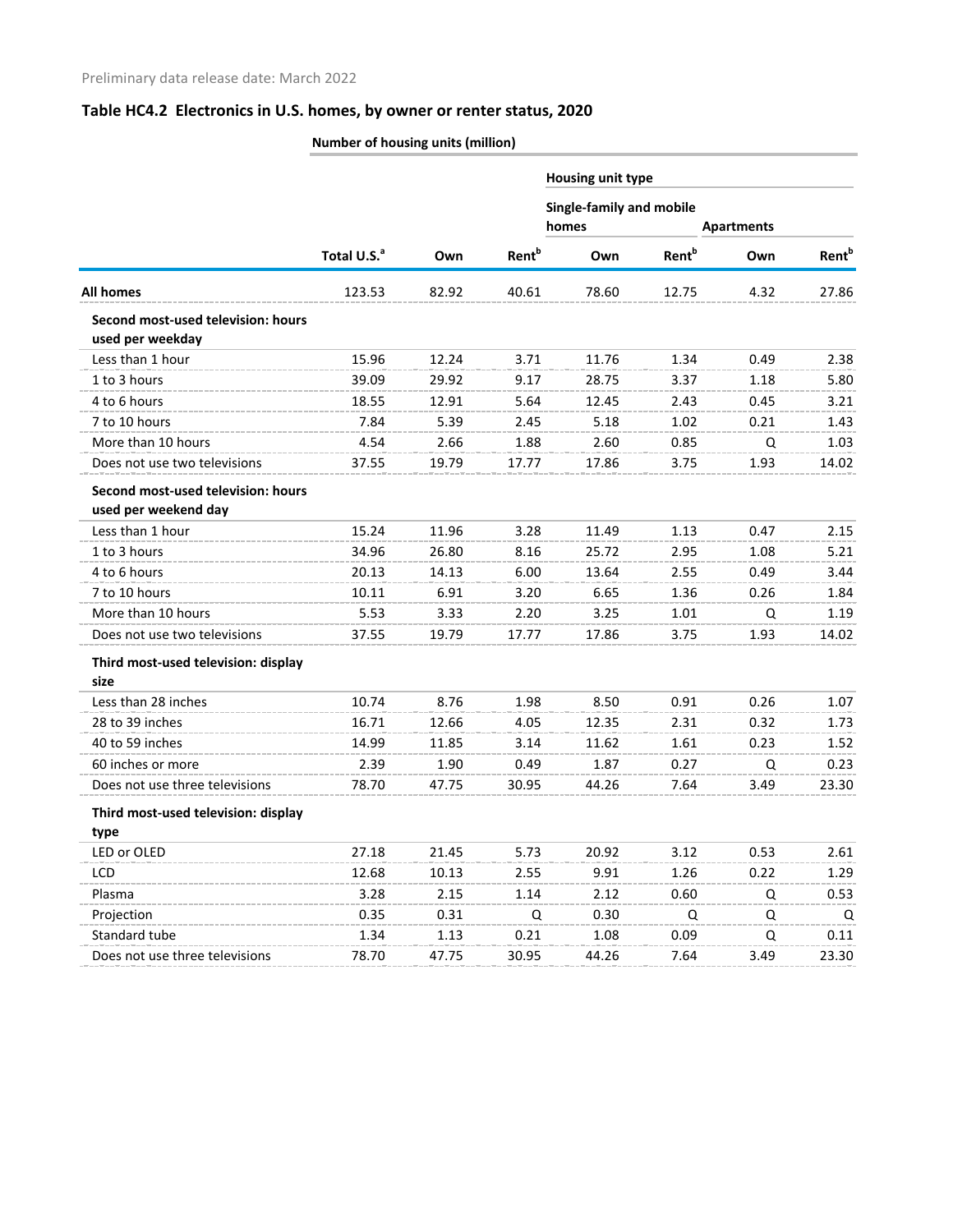|                                      | Number of housing units (million) |       |                          |                                          |                          |                   |                          |
|--------------------------------------|-----------------------------------|-------|--------------------------|------------------------------------------|--------------------------|-------------------|--------------------------|
|                                      |                                   |       |                          | Housing unit type                        |                          |                   |                          |
|                                      |                                   |       |                          | <b>Single-family and mobile</b><br>homes |                          | <b>Apartments</b> |                          |
|                                      | Total U.S. <sup>a</sup>           | Own   | <b>Rent</b> <sup>b</sup> | Own                                      | <b>Rent</b> <sup>b</sup> | Own               | <b>Rent</b> <sup>b</sup> |
| All homes                            | 123.53                            | 82.92 | 40.61                    | 78.60                                    | 12.75                    | 4.32              | 27.86                    |
| Third most-used television: use      |                                   |       |                          |                                          |                          |                   |                          |
| Watching live programming            | 19.66                             | 16.65 | 3.01                     | 16.21                                    | 1.58                     | 0.44              | 1.42                     |
| Watching recorded or on-demand       |                                   |       |                          |                                          |                          |                   |                          |
| programming from a set-top box       | 3.96                              | 3.42  | 0.54                     | 3.33                                     | 0.27                     | Q                 | 0.27                     |
| Streaming content via built-in smart |                                   |       |                          |                                          |                          |                   |                          |
| TV apps                              | 8.52                              | 5.87  | 2.64                     | 5.78                                     | 1.37                     | 0.10              | 1.27                     |
| Streaming content via a separate     |                                   |       |                          |                                          |                          |                   |                          |
| streaming device                     | 6.95                              | 5.26  | 1.69                     | 5.13                                     | 0.81                     | 0.14              | 0.88                     |
| Playing video games                  | 4.99                              | 3.42  | 1.57                     | 3.38                                     | 0.95                     | Q                 | 0.62                     |
| Other use                            | 0.75                              | 0.54  | 0.21                     | 0.51                                     | 0.12                     | Q                 | 0.09                     |
| Does not use three televisions       | 78.70                             | 47.75 | 30.95                    | 44.26                                    | 7.64                     | 3.49              | 23.30                    |
| Third most-used television: hours    |                                   |       |                          |                                          |                          |                   |                          |
| used per weekday                     |                                   |       |                          |                                          |                          |                   |                          |
| Less than 1 hour                     | 13.85                             | 11.79 | 2.06                     | 11.46                                    | 1.18                     | 0.33              | 0.88                     |
| 1 to 3 hours                         | 19.00                             | 15.29 | 3.71                     | 15.00                                    | 1.79                     | 0.29              | 1.92                     |
| 4 to 6 hours                         | 7.17                              | 5.05  | 2.11                     | 4.90                                     | 1.25                     | 0.15              | 0.87                     |
| 7 to 10 hours                        | 3.20                              | 2.12  | 1.08                     | 2.10                                     | 0.55                     | Q                 | 0.53                     |
| More than 10 hours                   | 1.62                              | 0.92  | 0.70                     | 0.87                                     | 0.34                     | Q                 | 0.36                     |
| Does not use three televisions       | 78.70                             | 47.75 | 30.95                    | 44.26                                    | 7.64                     | 3.49              | 23.30                    |
| Third most-used television: hours    |                                   |       |                          |                                          |                          |                   |                          |
| used per weekend day                 |                                   |       |                          |                                          |                          |                   |                          |
| Less than 1 hour                     | 13.47                             | 11.39 | 2.08                     | 11.07                                    | 1.17                     | 0.32              | 0.91                     |
| 1 to 3 hours                         | 17.12                             | 13.91 | 3.21                     | 13.65                                    | 1.51                     | 0.26              | 1.70                     |
| 4 to 6 hours                         | 8.28                              | 5.95  | 2.33                     | 5.76                                     | 1.32                     | 0.19              | 1.01                     |
| 7 to 10 hours                        | 3.77                              | 2.62  | 1.15                     | 2.60                                     | 0.63                     | Q                 | 0.52                     |
| More than 10 hours                   | 2.19                              | 1.30  | 0.89                     | 1.26                                     | 0.47                     | Q                 | 0.42                     |
| Does not use three televisions       | 78.70                             | 47.75 | 30.95                    | 44.26                                    | 7.64                     | 3.49              | 23.30                    |
| Number of cable or satellite boxes   |                                   |       |                          |                                          |                          |                   |                          |
| without DVRs used                    |                                   |       |                          |                                          |                          |                   |                          |
| 0                                    | 80.60                             | 51.30 | 29.31                    | 48.66                                    | 9.40                     | 2.63              | 19.91                    |
| 1                                    | 24.18                             | 16.19 | 7.99                     | 15.09                                    | 2.04                     | 1.09              | 5.95                     |
| 2                                    | 11.62                             | 9.33  | 2.29                     | 8.92                                     | 0.77                     | 0.40              | 1.52                     |
| 3 or more                            | 7.12                              | 6.11  | 1.01                     | 5.92                                     | 0.54                     | 0.19              | 0.48                     |
| Number of cable or satellite boxes   |                                   |       |                          |                                          |                          |                   |                          |
| with DVRs used                       |                                   |       |                          |                                          |                          |                   |                          |
| 0                                    | 81.63                             | 49.40 | 32.23                    | 46.52                                    | 9.44                     | 2.88              | 22.79                    |
| 1                                    | 25.55                             | 19.66 | 5.89                     | 18.70                                    | 2.13                     | 0.96              | 3.76                     |
| 2                                    | 9.36                              | 7.66  | 1.71                     | 7.29                                     | 0.67                     | 0.37              | 1.04                     |

3 or more 6.99 6.20 0.79 6.09 0.52 0.11 0.27

### **Number of housing units (million)**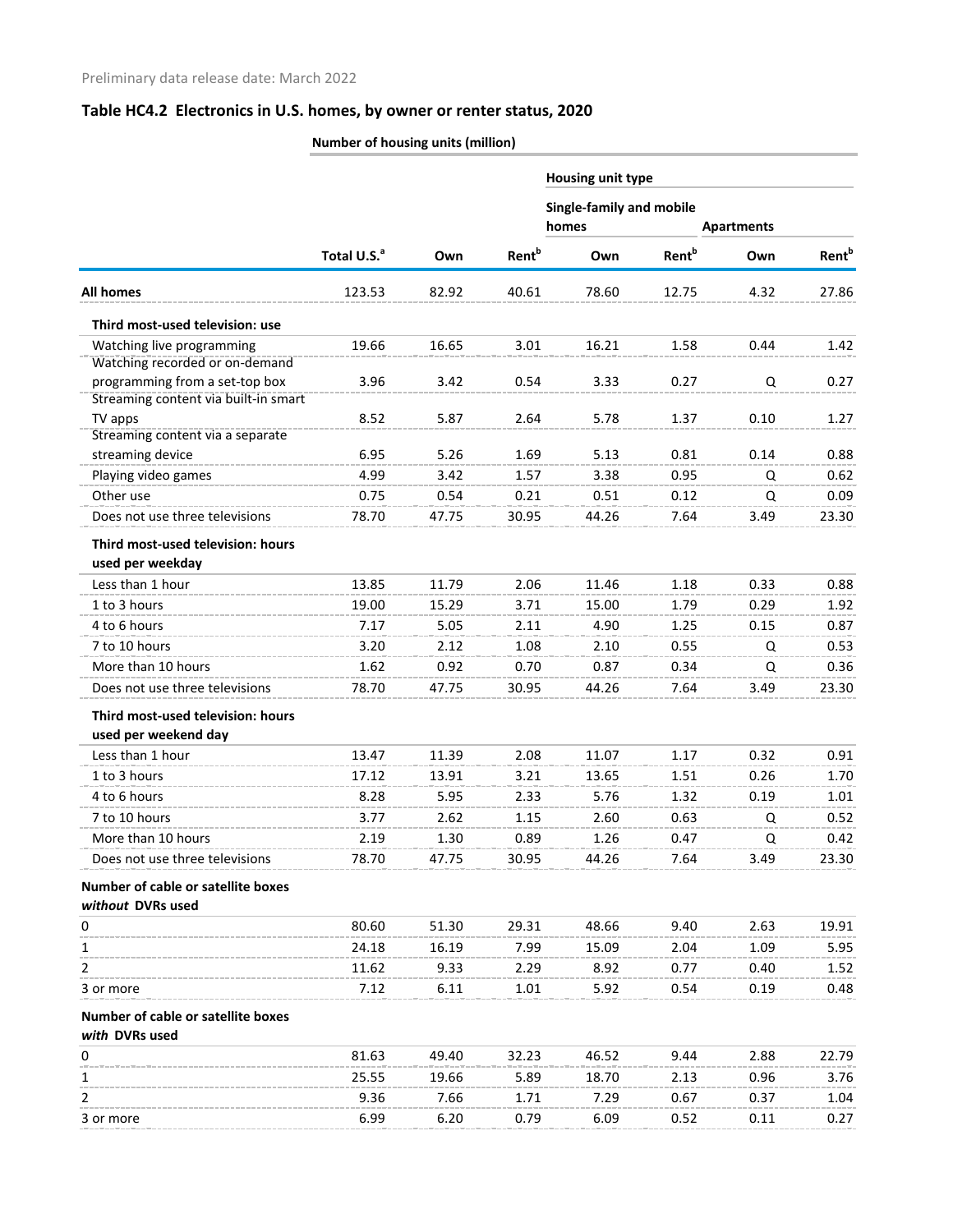|                                                     | Number of housing units (million) |       |                          |                                          |                          |                   |                          |
|-----------------------------------------------------|-----------------------------------|-------|--------------------------|------------------------------------------|--------------------------|-------------------|--------------------------|
|                                                     |                                   |       |                          | Housing unit type                        |                          |                   |                          |
|                                                     |                                   |       |                          | <b>Single-family and mobile</b><br>homes |                          | <b>Apartments</b> |                          |
|                                                     | Total U.S. <sup>a</sup>           | Own   | <b>Rent</b> <sup>b</sup> | Own                                      | <b>Rent</b> <sup>b</sup> | Own               | <b>Rent</b> <sup>b</sup> |
| <b>All homes</b>                                    | 123.53                            | 82.92 | 40.61                    | 78.60                                    | 12.75                    | 4.32              | 27.86                    |
| Number of separate DVRs used (not                   |                                   |       |                          |                                          |                          |                   |                          |
| part of cable or satellite box)                     |                                   |       |                          |                                          |                          |                   |                          |
| 0                                                   | 117.10                            | 77.76 | 39.34                    | 73.66                                    | 12.27                    | 4.10              | 27.07                    |
| 1                                                   | 4.56                              | 3.63  | 0.93                     | 3.45                                     | 0.34                     | 0.18              | 0.59                     |
| 2                                                   | 1.33                              | 1.11  | 0.22                     | 1.07                                     | 0.09                     | Q                 | 0.13                     |
| 3 or more                                           | 0.53                              | 0.42  | 0.11                     | 0.42                                     | Q                        | Q                 | Q                        |
| Number of DVD or Blu-ray players<br>used            |                                   |       |                          |                                          |                          |                   |                          |
| 0                                                   | 69.10                             | 41.74 | 27.36                    | 39.01                                    | 7.61                     | 2.73              | 19.75                    |
| 1                                                   | 40.79                             | 30.05 | 10.74                    | 28.66                                    | 3.92                     | 1.39              | 6.82                     |
| 2                                                   | 11.05                             | 8.99  | 2.06                     | 8.82                                     | 0.91                     | 0.17              | 1.15                     |
| 3 or more                                           | 2.59                              | 2.14  | 0.45                     | 2.11                                     | 0.30                     | Q                 | 0.14                     |
| <b>Number of VCRs used</b>                          |                                   |       |                          |                                          |                          |                   |                          |
| 0                                                   | 104.82                            | 67.50 | 37.32                    | 63.78                                    | 11.38                    | 3.72              | 25.94                    |
| 1                                                   | 16.59                             | 13.58 | 3.01                     | 13.02                                    | 1.22                     | 0.56              | 1.79                     |
| 2                                                   | 1.79                              | 1.57  | 0.23                     | 1.53                                     | 0.13                     | Q                 | 0.10                     |
| 3 or more                                           | 0.32                              | 0.27  | Q                        | 0.27                                     | Q                        | N                 | Q                        |
| <b>Number of internet streaming</b><br>devices used |                                   |       |                          |                                          |                          |                   |                          |
| 0                                                   | 54.15                             | 36.14 | 18.01                    | 33.98                                    | 5.02                     | 2.16              | 12.99                    |
| 1                                                   | 34.74                             | 21.85 | 12.89                    | 20.64                                    | 3.63                     | 1.22              | 9.26                     |
| 2                                                   | 18.68                             | 12.91 | 5.77                     | 12.27                                    | 2.09                     | 0.64              | 3.68                     |
| 3 or more                                           | 15.95                             | 12.02 | 3.94                     | 11.71                                    | 2.01                     | 0.31              | 1.93                     |
| Number of home theater or audio<br>systems used     |                                   |       |                          |                                          |                          |                   |                          |
| 0                                                   | 92.93                             | 59.82 | 33.11                    | 56.43                                    | 9.83                     | 3.39              | 23.28                    |
|                                                     | 25.81                             | 19.38 | 6.43                     | 18.50                                    | 2.45                     | 0.88              | 3.98                     |
| 2                                                   | 4.17                              | 3.23  | 0.94                     | 3.20                                     | 0.36                     | Q                 | 0.57                     |
| 3 or more                                           | 0.63                              | 0.49  | 0.14                     | 0.47                                     | 0.11                     | Q                 | Q                        |
| Number of video game consoles<br>used               |                                   |       |                          |                                          |                          |                   |                          |
| 0                                                   | 81.03                             | 55.59 | 25.43                    | 52.24                                    | 6.85                     | 3.36              | 18.58                    |
|                                                     | 29.51                             | 18.61 | 10.91                    | 17.76                                    | 3.74                     | 0.84              | 7.17                     |
|                                                     | 9.59                              | 6.29  | 3.30                     | 6.18                                     | 1.53                     | 0.11              | 1.77                     |
| 3 or more                                           | 3.40                              | 2.43  | 0.97                     | 2.42                                     | 0.63                     | Q                 | 0.34                     |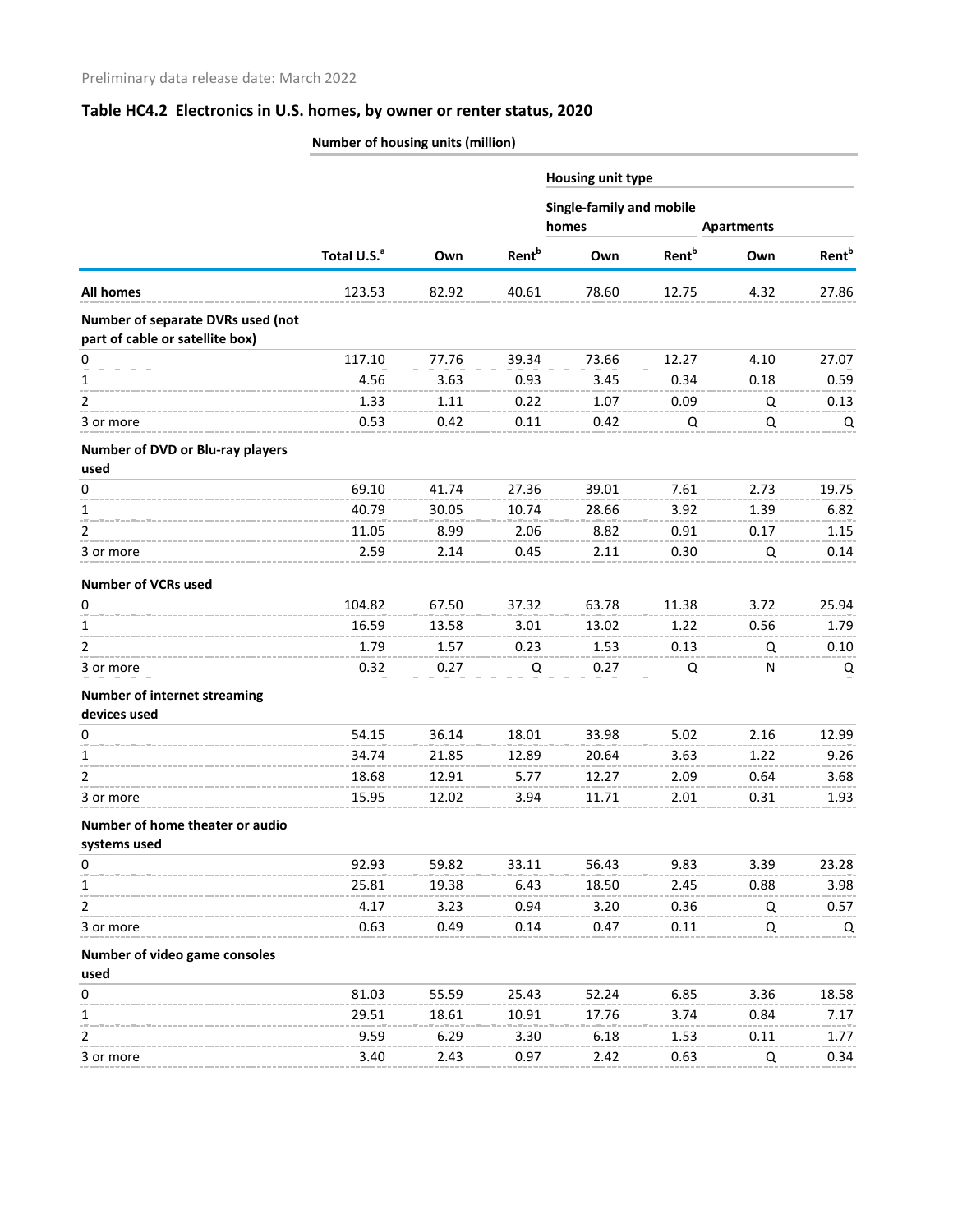|                                                                             | Number of housing units (million) |       |                          |                                   |                          |                   |                          |
|-----------------------------------------------------------------------------|-----------------------------------|-------|--------------------------|-----------------------------------|--------------------------|-------------------|--------------------------|
|                                                                             |                                   |       |                          | <b>Housing unit type</b>          |                          |                   |                          |
|                                                                             |                                   |       |                          | Single-family and mobile<br>homes |                          | <b>Apartments</b> |                          |
|                                                                             | Total U.S. <sup>a</sup>           | Own   | <b>Rent</b> <sup>b</sup> | Own                               | <b>Rent</b> <sup>b</sup> | Own               | <b>Rent</b> <sup>b</sup> |
| All homes                                                                   | 123.53                            | 82.92 | 40.61                    | 78.60                             | 12.75                    | 4.32              | 27.86                    |
| Have internet access in the home                                            |                                   |       |                          |                                   |                          |                   |                          |
| Yes                                                                         | 114.73                            | 78.12 | 36.61                    | 74.10                             | 11.76                    | 4.02              | 24.84                    |
| Pays cell phone company or                                                  |                                   |       |                          |                                   |                          |                   |                          |
| internet service provider                                                   | 110.21                            | 75.81 | 34.40                    | 71.87                             | 11.23                    | 3.94              | 23.18                    |
| Does not pay cell phone company                                             |                                   |       |                          |                                   |                          |                   |                          |
| or internet service provider                                                | 4.51                              | 2.31  | 2.20                     | 2.23                              | 0.54                     | 0.08              | 1.66                     |
| No                                                                          | 8.80                              | 4.80  | 4.00                     | 4.50                              | 0.99                     | 0.30              | 3.02                     |
| <b>Number of smart speakers</b>                                             |                                   |       |                          |                                   |                          |                   |                          |
| 0                                                                           | 84.23                             | 54.51 | 29.71                    | 51.68                             | 9.04                     | 2.83              | 20.67                    |
| 1                                                                           | 20.09                             | 13.95 | 6.15                     | 13.12                             | 1.92                     | 0.82              | 4.23                     |
| 2                                                                           | 9.62                              | 6.82  | 2.80                     | 6.44                              | 0.84                     | 0.39              | 1.96                     |
| 3 or more                                                                   | 9.59                              | 7.64  | 1.95                     | 7.36                              | 0.96                     | 0.28              | 0.99                     |
| <b>Smart speaker controls</b>                                               |                                   |       |                          |                                   |                          |                   |                          |
| Lighting                                                                    | 9.70                              | 7.06  | 2.64                     | 6.73                              | 0.88                     | 0.33              | 1.76                     |
| Temperature                                                                 | 5.40                              | 4.70  | 0.70                     | 4.46                              | 0.29                     | 0.24              | 0.41                     |
| Security system, cameras, or locks<br>Television, set-top box, or streaming | 7.07                              | 5.90  | 1.17                     | 5.73                              | 0.63                     | 0.17              | 0.53                     |
| device                                                                      | 9.30                              | 6.34  | 2.96                     | 5.99                              | 0.97                     | 0.35              | 1.98                     |
| Something else                                                              | 0.77                              | 0.56  | 0.21                     | 0.53                              | 0.11                     | Q                 | 0.10                     |
| Does not use smart speaker to                                               |                                   |       |                          |                                   |                          |                   |                          |
| control devices                                                             | 22.31                             | 15.95 | 6.36                     | 15.09                             | 2.08                     | 0.86              | 4.28                     |
| Does not have smart speaker                                                 | 84.23                             | 54.51 | 29.71                    | 51.68                             | 9.04                     | 2.83              | 20.67                    |
|                                                                             |                                   |       |                          |                                   |                          |                   |                          |
| Number of desktop computers used<br>0                                       | 73.13                             | 44.44 | 28.70                    | 41.73                             |                          | 2.71              | 20.12                    |
| 1                                                                           | 39.89                             | 30.00 | 9.89                     | 28.58                             | 8.58<br>3.33             | 1.42              | 6.56                     |
| 2                                                                           | 7.92                              | 6.35  |                          | 6.20                              | 0.57                     |                   |                          |
| 3 or more                                                                   | 2.58                              | 2.13  | 1.57<br>0.45             | 2.09                              | 0.27                     | 0.15<br>Q         | 1.00<br>0.18             |
| Number of laptop computers used                                             |                                   |       |                          |                                   |                          |                   |                          |
| 0                                                                           | 31.34                             | 19.54 | 11.80                    | 18.45                             | 3.47                     | 1.09              | 8.33                     |
| 1                                                                           | 44.71                             | 29.95 | 14.75                    | 28.37                             | 4.11                     | 1.58              | 10.64                    |
| 2                                                                           | 28.21                             | 19.34 | 8.87                     | 18.18                             | 2.81                     | 1.16              | 6.05                     |
| 3 or more                                                                   | 19.27                             | 14.08 | 5.19                     | 13.60                             | 2.36                     | 0.49              | 2.82                     |
| Number of tablets and e-readers                                             |                                   |       |                          |                                   |                          |                   |                          |
| used                                                                        |                                   |       |                          |                                   |                          |                   |                          |
| 0                                                                           | 50.01                             | 29.49 | 20.52                    | 27.95                             | 5.66                     | 1.54              | 14.86                    |
| 1                                                                           | 39.90                             | 27.47 | 12.42                    | 25.67                             | 3.71                     | 1.80              | 8.71                     |
| 2                                                                           | 22.27                             | 17.05 | 5.21                     | 16.33                             | 2.10                     | 0.72              | 3.12                     |
| 3 or more                                                                   | 11.36                             | 8.91  | 2.45                     | 8.65                              | 1.29                     | 0.26              | 1.16                     |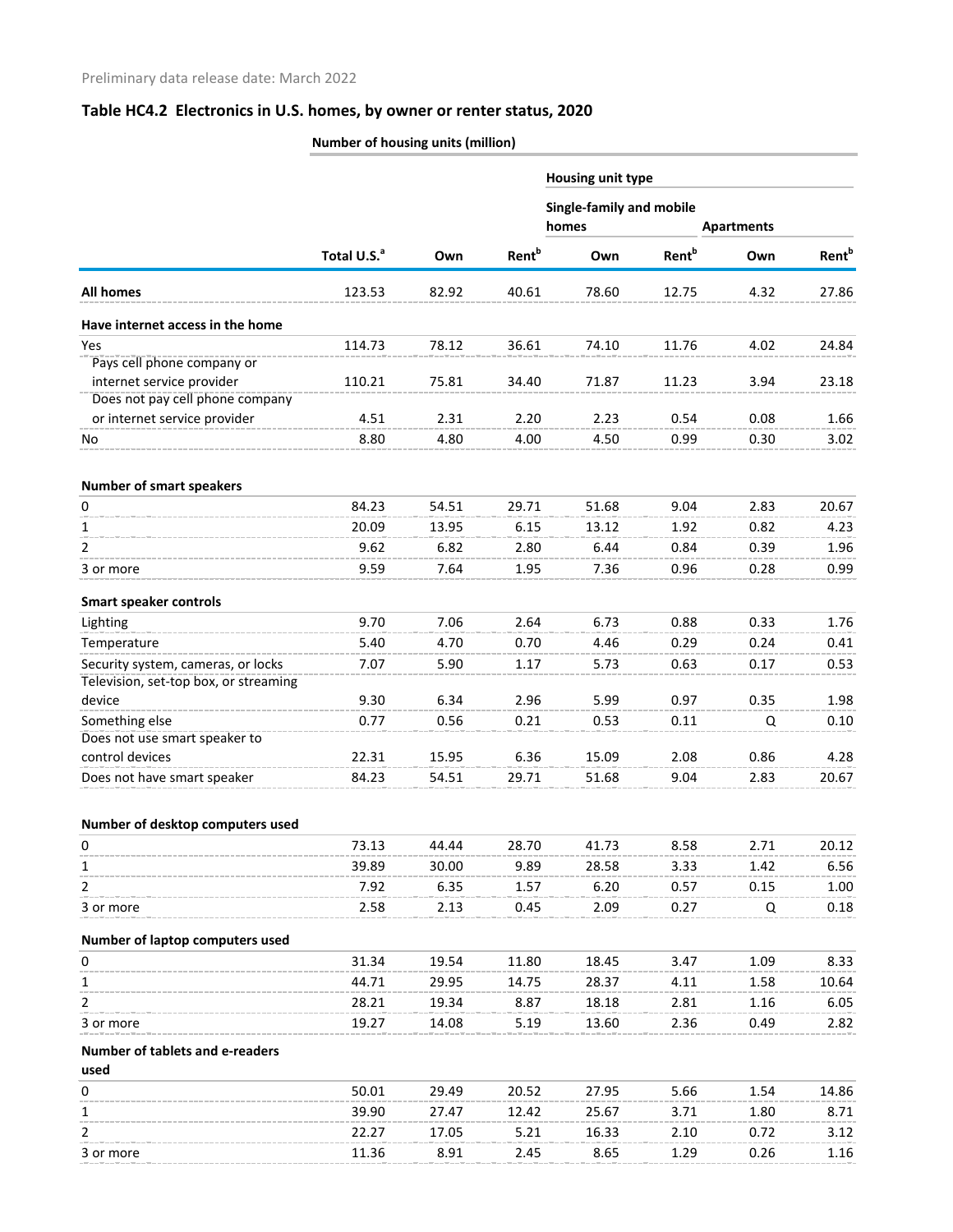|                                                           | Number of housing units (million) |       |                          |                          |                          |      |                          |  |  |  |
|-----------------------------------------------------------|-----------------------------------|-------|--------------------------|--------------------------|--------------------------|------|--------------------------|--|--|--|
|                                                           |                                   |       |                          | <b>Housing unit type</b> |                          |      |                          |  |  |  |
|                                                           |                                   |       |                          | Single-family and mobile |                          |      |                          |  |  |  |
|                                                           |                                   |       |                          | homes                    | <b>Apartments</b>        |      |                          |  |  |  |
|                                                           | Total U.S. <sup>a</sup>           | Own   | <b>Rent</b> <sup>b</sup> | Own                      | <b>Rent</b> <sup>b</sup> | Own  | <b>Rent</b> <sup>b</sup> |  |  |  |
| <b>All homes</b>                                          | 123.53                            | 82.92 | 40.61                    | 78.60                    | 12.75                    | 4.32 | 27.86                    |  |  |  |
| Number of smartphones used                                |                                   |       |                          |                          |                          |      |                          |  |  |  |
| 0                                                         | 14.76                             | 9.48  | 5.28                     | 9.01                     | 1.39                     | 0.47 | 3.90                     |  |  |  |
| 1                                                         | 30.98                             | 18.31 | 12.67                    | 16.66                    | 2.67                     | 1.65 | 9.99                     |  |  |  |
| $\overline{2}$                                            | 46.13                             | 32.83 | 13.30                    | 31.24                    | 4.27                     | 1.59 | 9.03                     |  |  |  |
| 3 or more                                                 | 31.66                             | 22.30 | 9.36                     | 21.69                    | 4.42                     | 0.61 | 4.94                     |  |  |  |
| Number of other cell phones used                          |                                   |       |                          |                          |                          |      |                          |  |  |  |
| 0                                                         | 101.09                            | 67.81 | 33.28                    | 64.10                    | 10.30                    | 3.71 | 22.98                    |  |  |  |
| 1                                                         | 14.79                             | 10.13 | 4.66                     | 9.64                     | 1.28                     | 0.49 | 3.38                     |  |  |  |
| $\overline{2}$                                            | 5.08                              | 3.43  | 1.65                     | 3.34                     | 0.59                     | 0.08 | 1.06                     |  |  |  |
| 3 or more                                                 | 2.57                              | 1.54  | 1.02                     | 1.51                     | 0.58                     | Q    | 0.44                     |  |  |  |
| Number of printers, scanners,<br>copiers, or fax machines |                                   |       |                          |                          |                          |      |                          |  |  |  |
| 0                                                         | 44.08                             | 21.86 | 22.22                    | 20.36                    | 6.22                     | 1.50 | 16.00                    |  |  |  |
| 1                                                         | 68.40                             | 51.78 | 16.62                    | 49.16                    | 5.63                     | 2.62 | 10.99                    |  |  |  |
| 2                                                         | 9.41                              | 7.85  | 1.56                     | 7.65                     | 0.78                     | 0.20 | 0.77                     |  |  |  |
| 3 or more                                                 | 1.63                              | 1.43  | 0.21                     | 1.43                     | 0.11                     | Ν    | Q                        |  |  |  |

Source: U.S. Energy Information Administration, Office of Energy Demand and Integrated Statistics, Form EIA-457A of the *2020 Residential Energy Consumption Survey*

Notes: Because of rounding, data may not sum to totals. See RECS Terminology for definition of terms used in these tables.

<sup>a</sup> Total U.S. includes all primary occupied housing units in the 50 states and the District of Columbia. Vacant housing units, seasonal units, second homes, military houses, and group quarters are excluded.

<sup>b</sup>*Rented* includes households that occupy their primary housing units without paying rent.

Q = Data withheld because either the relative standard error (RSE) was greater than 50% or fewer than 10 households in reporting sample.

N = No households in reporting sample.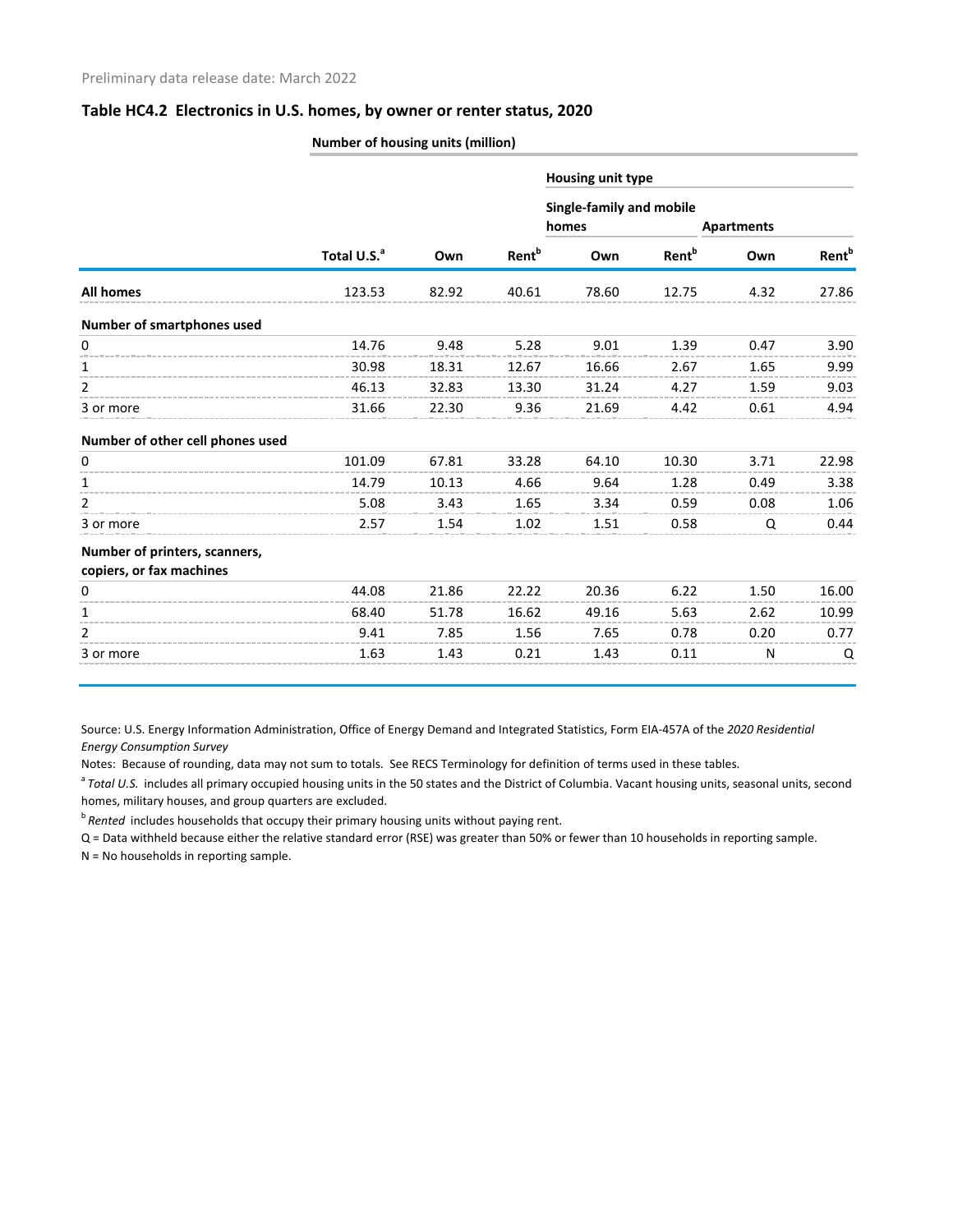|                                                      |                         |       |                          | Housing unit type                 |                          |                   |                   |
|------------------------------------------------------|-------------------------|-------|--------------------------|-----------------------------------|--------------------------|-------------------|-------------------|
|                                                      |                         |       |                          | Single-family and mobile<br>homes |                          | <b>Apartments</b> |                   |
|                                                      | Total U.S. <sup>a</sup> | Own   | <b>Rent</b> <sup>b</sup> | Own                               | <b>Rent</b> <sup>b</sup> | Own               | Rent <sup>b</sup> |
|                                                      |                         |       |                          |                                   |                          |                   |                   |
| All homes                                            | 0.00                    | 0.42  | 0.86                     | 0.35                              | 2.15                     | 4.13              | 0.64              |
| <b>Number of televisions used</b>                    |                         |       |                          |                                   |                          |                   |                   |
| 0                                                    | 5.40                    | 8.00  | 7.18                     | 7.43                              | 17.88                    | 25.79             | 7.45              |
| 1                                                    | 1.33                    | 1.78  | 2.12                     | 1.93                              | 3.74                     | 8.15              | 2.50              |
| 2                                                    | 1.22                    | 1.31  | 2.52                     | 1.24                              | 4.44                     | 7.32              | 3.09              |
| 3                                                    | 1.60                    | 1.98  | 3.85                     | 1.87                              | 5.21                     | 15.93             | 5.14              |
| 4                                                    | 2.54                    | 2.67  | 6.34                     | 2.71                              | 7.17                     | 19.76             | 12.16             |
| 5 or more                                            | 3.59                    | 3.68  | 10.95                    | 3.68                              | 10.98                    | 44.91             | 35.14             |
| Most-used television: display size                   |                         |       |                          |                                   |                          |                   |                   |
| Less than 28 inches                                  | 3.09                    | 4.21  | 6.14                     | 4.06                              | 11.02                    | 18.09             | 7.82              |
| 28 to 39 inches                                      | 1.66                    | 2.21  | 3.70                     | 2.37                              | 5.54                     | 11.03             | 4.13              |
| 40 to 59 inches                                      | 0.77                    | 1.03  | 1.82                     | 1.04                              | 3.29                     | 7.13              | 2.49              |
| 60 inches or more                                    | 1.56                    | 2.06  | 3.83                     | 2.11                              | 5.70                     | 13.86             | 5.04              |
| Does not use a television                            | 5.40                    | 8.00  | 7.18                     | 7.43                              | 17.88                    | 25.79             | 7.45              |
| Most-used television: display type                   |                         |       |                          |                                   |                          |                   |                   |
| LED or OLED                                          | 0.66                    | 0.86  | 1.74                     | 0.87                              | 3.16                     | 6.16              | 1.82              |
| LCD                                                  | 1.49                    | 1.67  | 2.55                     | 1.53                              | 5.00                     | 10.74             | 4.07              |
| Plasma                                               | 2.67                    | 3.66  | 5.16                     | 3.76                              | 6.53                     | 16.17             | 6.64              |
| Projection                                           | 11.15                   | 12.01 | 28.20                    | 11.18                             | 52.03                    | 74.89             | 32.71             |
| Standard tube                                        | 8.18                    | 9.15  | 13.01                    | 9.14                              | 21.81                    | 43.20             | 16.85             |
| Does not use a television                            | 5.40                    | 8.00  | 7.18                     | 7.43                              | 17.88                    | 25.79             | 7.45              |
| Most-used television: use                            |                         |       |                          |                                   |                          |                   |                   |
| Watching live programming                            | 0.80                    | 1.04  | 2.01                     | 1.03                              | 3.99                     | 6.59              | 2.51              |
| Watching recorded or on-demand                       |                         |       |                          |                                   |                          |                   |                   |
| programming from a set-top box                       | 2.66                    | 2.84  | 6.53                     | 2.73                              | 11.70                    | 19.85             | 8.35              |
| Streaming content via built-in smart                 |                         |       |                          |                                   |                          |                   |                   |
| TV apps                                              | 1.38                    | 1.86  | 3.02                     | 1.92                              | 5.48                     | 13.06             | 3.67              |
| Streaming content via a separate<br>streaming device | 2.20                    | 2.76  | 4.00                     | 2.76                              | 5.72                     | 13.71             | 4.80              |
| Playing video games                                  | 5.01                    | 8.34  | 8.67                     | 8.27                              | 11.38                    | 43.32             | 9.74              |
| Other use                                            | 8.47                    | 9.57  | 13.53                    | 9.84                              | 21.29                    | 84.80             | 18.56             |
| Does not use a television                            | 5.40                    | 8.00  | 7.18                     | 7.43                              | 17.88                    | 25.79             | 7.45              |
|                                                      |                         |       |                          |                                   |                          |                   |                   |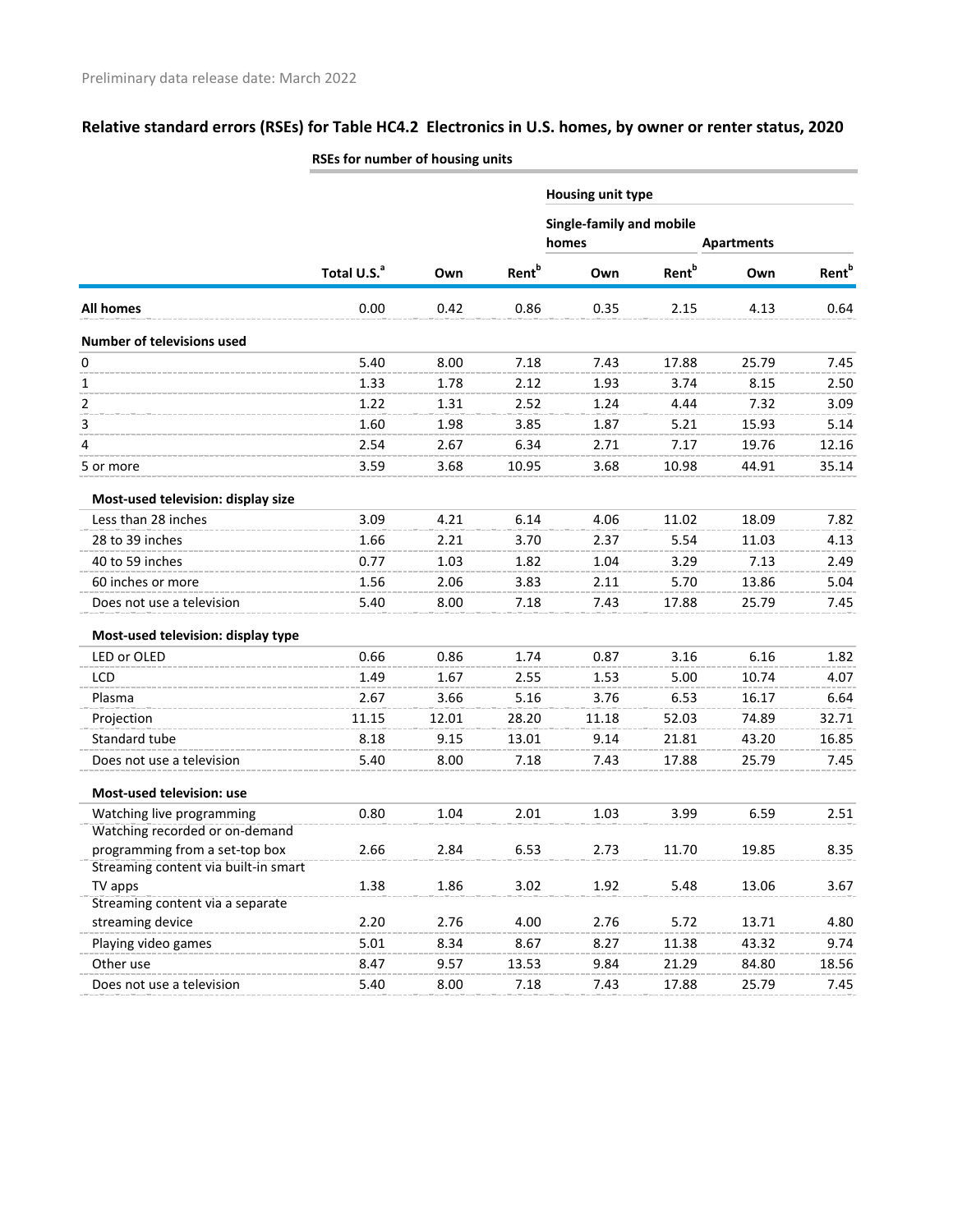|                                                 |                         |       |                          | Housing unit type |                                                               |       |                   |  |
|-------------------------------------------------|-------------------------|-------|--------------------------|-------------------|---------------------------------------------------------------|-------|-------------------|--|
|                                                 |                         |       |                          |                   | <b>Single-family and mobile</b><br>homes<br><b>Apartments</b> |       |                   |  |
|                                                 | Total U.S. <sup>a</sup> | Own   | <b>Rent</b> <sup>b</sup> | Own               | <b>Rent</b> <sup>b</sup>                                      | Own   | Rent <sup>b</sup> |  |
| All homes                                       | 0.00                    | 0.42  | 0.86                     | 0.35              | 2.15                                                          | 4.13  | 0.64              |  |
| Most-used television: hours used<br>per weekday |                         |       |                          |                   |                                                               |       |                   |  |
| Less than 1 hour                                | 5.31                    | 6.42  | 7.48                     | 6.79              | 11.62                                                         | 30.97 | 9.59              |  |
| 1 to 3 hours                                    | 1.61                    | 1.50  | 3.33                     | 1.62              | 4.59                                                          | 8.92  | 3.96              |  |
| 4 to 6 hours                                    | 1.37                    | 1.32  | 2.89                     | 1.40              | 4.40                                                          | 7.83  | 3.38              |  |
| 7 to 10 hours                                   | 1.74                    | 2.12  | 3.39                     | 2.17              | 5.36                                                          | 13.27 | 4.06              |  |
| More than 10 hours                              | 2.20                    | 2.64  | 3.53                     | 2.78              | 5.68                                                          | 15.49 | 4.68              |  |
| Does not use a television                       | 5.40                    | 8.00  | 7.18                     | 7.43              | 17.88                                                         | 25.79 | 7.45              |  |
| Most-used television: hours used                |                         |       |                          |                   |                                                               |       |                   |  |
| per weekend day                                 |                         |       |                          |                   |                                                               |       |                   |  |
| Less than 1 hour                                | 5.16                    | 6.31  | 7.55                     | 6.72              | 12.03                                                         | 25.29 | 9.73              |  |
| 1 to 3 hours                                    | 1.74                    | 2.15  | 3.74                     | 2.25              | 6.58                                                          | 10.89 | 4.31              |  |
| 4 to 6 hours                                    | 1.31                    | 1.49  | 2.93                     | 1.52              | 4.38                                                          | 8.11  | 3.75              |  |
| 7 to 10 hours                                   | 1.47                    | 1.80  | 2.64                     | 1.79              | 4.67                                                          | 9.29  | 3.16              |  |
| More than 10 hours                              | 1.90                    | 2.03  | 3.34                     | 2.15              | 4.34                                                          | 13.04 | 4.79              |  |
| Does not use a television                       | 5.40                    | 8.00  | 7.18                     | 7.43              | 17.88                                                         | 25.79 | 7.45              |  |
| Second most-used television:<br>display size    |                         |       |                          |                   |                                                               |       |                   |  |
| Less than 28 inches                             | 2.39                    | 2.87  | 5.43                     | 2.97              | 8.18                                                          | 15.66 | 6.54              |  |
| 28 to 39 inches                                 | 1.52                    | 2.01  | 3.57                     | 2.05              | 4.77                                                          | 11.89 | 4.56              |  |
| 40 to 59 inches                                 | 1.19                    | 1.45  | 3.39                     | 1.46              | 4.81                                                          | 11.25 | 4.38              |  |
| 60 inches or more                               | 3.65                    | 3.69  | 8.52                     | 3.58              | 11.99                                                         | 49.11 | 14.16             |  |
| Does not use two televisions                    | 1.26                    | 1.77  | 2.04                     | 1.88              | 3.76                                                          | 7.93  | 2.36              |  |
| Second most-used television:<br>display type    |                         |       |                          |                   |                                                               |       |                   |  |
| LED or OLED                                     | 1.08                    | 1.36  | 2.48                     | 1.40              | 4.17                                                          | 8.50  | 3.25              |  |
| LCD                                             | 1.85                    | 2.12  | 3.41                     | 2.06              | 5.51                                                          | 13.64 | 4.72              |  |
| Plasma                                          | 3.66                    | 4.48  | 6.40                     | 4.60              | 8.51                                                          | 27.08 | 8.53              |  |
| Projection                                      | 11.64                   | 13.69 | 24.11                    | 14.10             | 37.46                                                         | 70.44 | 30.19             |  |
| Standard tube                                   | 5.98                    | 6.40  | 13.77                    | 6.34              | 18.64                                                         | 46.41 | 19.08             |  |
| Does not use two televisions                    | 1.26                    | 1.77  | 2.04                     | 1.88              | 3.76                                                          | 7.93  | 2.36              |  |
|                                                 |                         |       |                          |                   |                                                               |       |                   |  |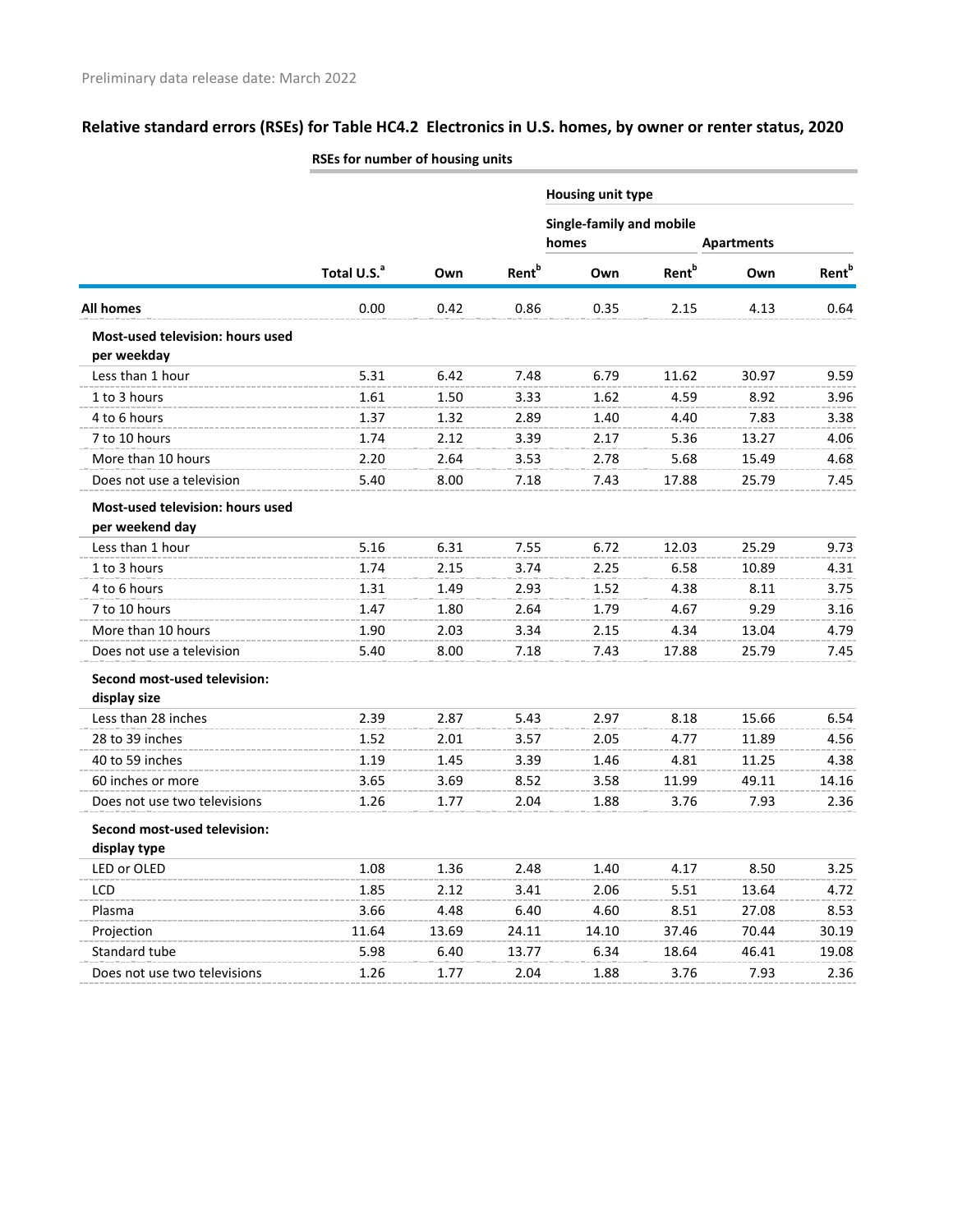|                                                 |                         |       |                          | Housing unit type        |                          |                   |                          |
|-------------------------------------------------|-------------------------|-------|--------------------------|--------------------------|--------------------------|-------------------|--------------------------|
|                                                 |                         |       |                          | Single-family and mobile |                          |                   |                          |
|                                                 |                         |       |                          | homes                    |                          | <b>Apartments</b> |                          |
|                                                 | Total U.S. <sup>a</sup> | Own   | <b>Rent</b> <sup>b</sup> | Own                      | <b>Rent</b> <sup>b</sup> | Own               | <b>Rent</b> <sup>b</sup> |
| <b>All homes</b>                                | 0.00                    | 0.42  | 0.86                     | 0.35                     | 2.15                     | 4.13              | 0.64                     |
| Second most-used television: use                |                         |       |                          |                          |                          |                   |                          |
| Watching live programming                       | 1.22                    | 1.42  | 3.36                     | 1.41                     | 5.06                     | 8.36              | 4.96                     |
| Watching recorded or on-demand                  |                         |       |                          |                          |                          |                   |                          |
| programming from a set-top box                  | 2.51                    | 2.55  | 8.30                     | 2.54                     | 12.21                    | 18.32             | 10.73                    |
| Streaming content via built-in smart<br>TV apps | 2.10                    | 2.30  | 4.38                     | 2.40                     | 5.30                     | 18.37             | 5.88                     |
| Streaming content via a separate                |                         |       |                          |                          |                          |                   |                          |
| streaming device                                | 2.27                    | 2.92  | 4.83                     | 2.89                     | 8.24                     | 20.26             | 5.91                     |
| Playing video games                             | 3.10                    | 3.34  | 7.29                     | 3.39                     | 10.18                    | 34.37             | 9.40                     |
| Other use                                       | 8.26                    | 11.01 | 15.13                    | 11.27                    | 17.72                    | 61.00             | 23.53                    |
| Does not use two televisions                    | 1.26                    | 1.77  | 2.04                     | 1.88                     | 3.76                     | 7.93              | 2.36                     |
| Second most-used television: hours              |                         |       |                          |                          |                          |                   |                          |
| used per weekday                                |                         |       |                          |                          |                          |                   |                          |
| Less than 1 hour                                | 1.98                    | 2.37  | 5.38                     | 2.45                     | 8.22                     | 13.07             | 6.37                     |
| 1 to 3 hours                                    | 1.27                    | 1.32  | 3.16                     | 1.28                     | 4.17                     | 8.30              | 4.40                     |
| 4 to 6 hours                                    | 1.94                    | 1.85  | 4.54                     | 1.77                     | 5.65                     | 16.72             | 6.12                     |
| 7 to 10 hours                                   | 2.94                    | 3.84  | 7.02                     | 3.95                     | 8.72                     | 23.75             | 9.43                     |
| More than 10 hours                              | 4.88                    | 6.15  | 7.11                     | 6.10                     | 9.60                     | 48.92             | 11.62                    |
| Does not use two televisions                    | 1.26                    | 1.77  | 2.04                     | 1.88                     | 3.76                     | 7.93              | 2.36                     |
| Second most-used television: hours              |                         |       |                          |                          |                          |                   |                          |
| used per weekend day                            |                         |       |                          |                          |                          |                   |                          |
| Less than 1 hour                                | 2.14                    | 2.67  | 5.33                     | 2.61                     | 8.60                     | 12.10             | 7.07                     |
| 1 to 3 hours                                    | 1.39                    | 1.43  | 3.26                     | 1.42                     | 4.73                     | 9.15              | 4.12                     |
| 4 to 6 hours                                    | 1.96                    | 2.19  | 3.77                     | 2.16                     | 5.15                     | 16.41             | 5.54                     |
| 7 to 10 hours                                   | 2.58                    | 3.32  | 5.86                     | 3.18                     | 7.14                     | 20.97             | 8.58                     |
| More than 10 hours                              | 4.80                    | 5.05  | 7.46                     | 5.06                     | 8.02                     | 38.55             | 11.77                    |
| Does not use two televisions                    | 1.26                    | 1.77  | 2.04                     | 1.88                     | 3.76                     | 7.93              | 2.36                     |
| Third most-used television: display             |                         |       |                          |                          |                          |                   |                          |
| size                                            |                         |       |                          |                          |                          |                   |                          |
| Less than 28 inches                             | 2.74                    | 3.01  | 7.18                     | 3.13                     | 10.36                    | 21.46             | 9.54                     |
| 28 to 39 inches                                 | 1.77                    | 2.17  | 4.77                     | 2.17                     | 6.02                     | 18.75             | 7.77                     |
| 40 to 59 inches                                 | 2.05                    | 2.34  | 5.87                     | 2.49                     | 6.83                     | 23.21             | 8.62                     |
| 60 inches or more                               | 6.16                    | 6.32  | 13.57                    | 6.49                     | 18.73                    | 63.69             | 22.74                    |
| Does not use three televisions                  | 0.55                    | 0.81  | 1.04                     | 0.85                     | 2.60                     | 4.57              | 1.08                     |
|                                                 |                         |       |                          |                          |                          |                   |                          |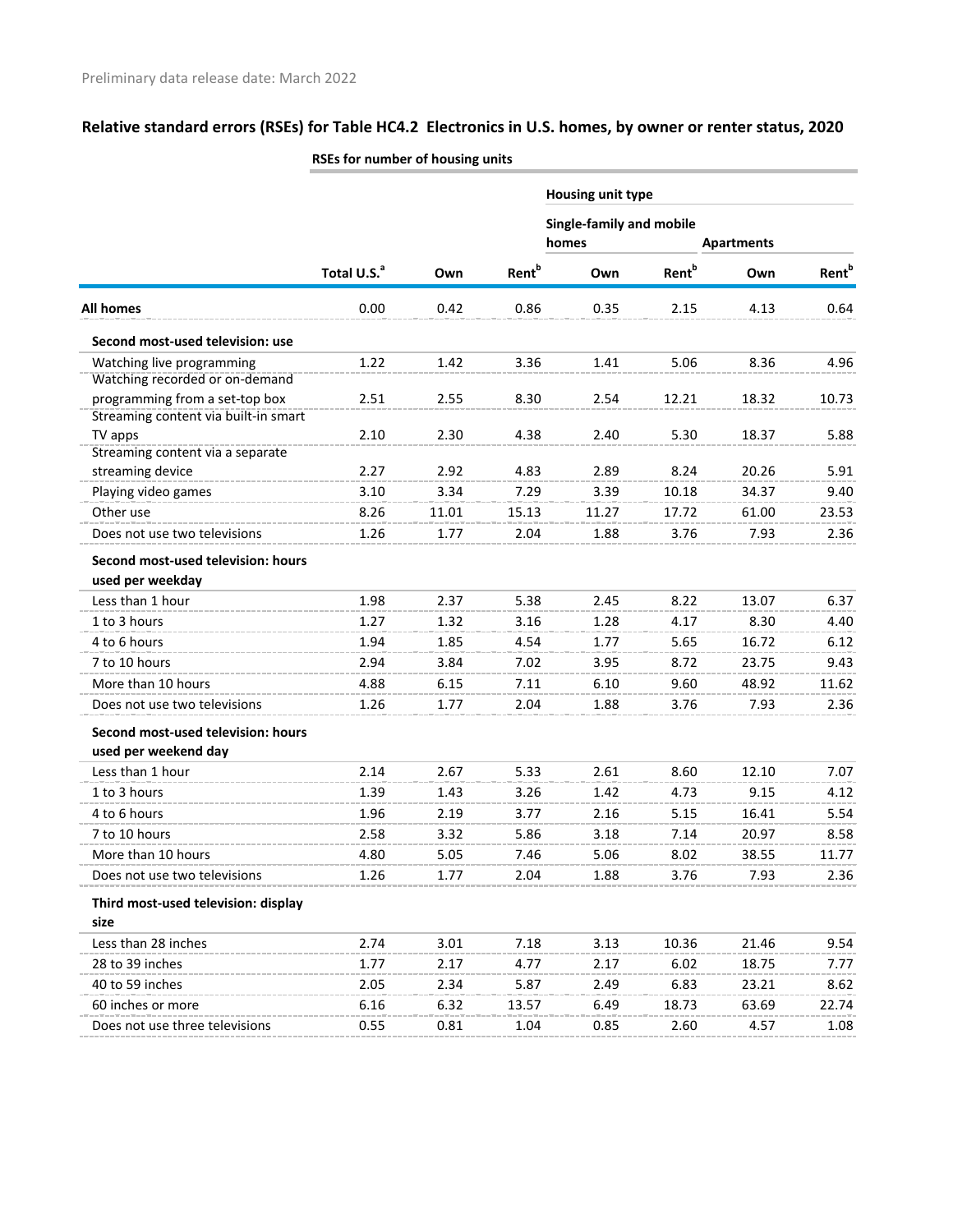|                                      | NULS TUT TIUMINUET UT NUUSINE UNIILS |       |                          |                          |                          |                   |                          |
|--------------------------------------|--------------------------------------|-------|--------------------------|--------------------------|--------------------------|-------------------|--------------------------|
|                                      |                                      |       |                          | Housing unit type        |                          |                   |                          |
|                                      |                                      |       |                          | Single-family and mobile |                          |                   |                          |
|                                      |                                      |       |                          | homes                    |                          | <b>Apartments</b> |                          |
|                                      | Total U.S. <sup>a</sup>              | Own   | <b>Rent</b> <sup>b</sup> | Own                      | <b>Rent</b> <sup>b</sup> | Own               | <b>Rent</b> <sup>b</sup> |
| <b>All homes</b>                     | 0.00                                 | 0.42  | 0.86                     | 0.35                     | 2.15                     | 4.13              | 0.64                     |
| Third most-used television: display  |                                      |       |                          |                          |                          |                   |                          |
| type                                 |                                      |       |                          |                          |                          |                   |                          |
| LED or OLED                          | 1.58                                 | 1.82  | 4.10                     | 1.76                     | 5.74                     | 16.30             | 6.95                     |
| LCD                                  | 2.01                                 | 2.38  | 6.38                     | 2.27                     | 8.04                     | 23.73             | 8.74                     |
| Plasma                               | 5.52                                 | 5.84  | 10.74                    | 5.75                     | 11.59                    | 79.06             | 16.08                    |
| Projection                           | 13.80                                | 14.91 | 45.19                    | 15.32                    | 51.00                    | 100.29            | 100.49                   |
| Standard tube                        | 8.13                                 | 8.35  | 26.17                    | 8.68                     | 32.40                    | 46.30             | 40.27                    |
| Does not use three televisions       | 0.55                                 | 0.81  | 1.04                     | 0.85                     | 2.60                     | 4.57              | 1.08                     |
| Third most-used television: use      |                                      |       |                          |                          |                          |                   |                          |
| Watching live programming            | 1.68                                 | 1.95  | 4.92                     | 1.82                     | 6.16                     | 17.30             | 8.61                     |
| Watching recorded or on-demand       |                                      |       |                          |                          |                          |                   |                          |
| programming from a set-top box       | 4.61                                 | 4.35  | 17.50                    | 4.48                     | 21.50                    | 35.16             | 23.49                    |
| Streaming content via built-in smart |                                      |       |                          |                          |                          |                   |                          |
| TV apps                              | 2.98                                 | 3.51  | 5.73                     | 3.51                     | 7.20                     | 39.74             | 8.82                     |
| Streaming content via a separate     |                                      |       |                          |                          |                          |                   |                          |
| streaming device                     | 3.63                                 | 4.12  | 8.25                     | 4.06                     | 11.51                    | 29.86             | 11.81                    |
| Playing video games                  | 3.90                                 | 4.98  | 6.93                     | 4.97                     | 8.89                     | 54.43             | 12.20                    |
| Other use                            | 8.68                                 | 11.53 | 18.93                    | 12.06                    | 22.14                    | 57.90             | 35.95                    |
| Does not use three televisions       | 0.55                                 | 0.81  | 1.04                     | 0.85                     | 2.60                     | 4.57              | 1.08                     |
| Third most-used television: hours    |                                      |       |                          |                          |                          |                   |                          |
| used per weekday                     |                                      |       |                          |                          |                          |                   |                          |
| Less than 1 hour                     | 2.17                                 | 2.37  | 7.54                     | 2.28                     | 8.61                     | 18.79             | 11.67                    |
| 1 to 3 hours                         | 1.82                                 | 1.92  | 4.46                     | 1.93                     | 5.86                     | 22.81             | 7.54                     |
| 4 to 6 hours                         | 3.ZU                                 | 3.84  | <b>b.40</b>              | 3.89                     | 1.01                     | 28.42             | 10.24                    |
| 7 to 10 hours                        | 5.57                                 | 7.65  | 9.43                     | 7.92                     | 11.97                    | 73.74             | 15.37                    |
| More than 10 hours                   | 8.34                                 | 9.93  | 12.85                    | 10.27                    | 18.02                    | 57.32             | 19.13                    |
| Does not use three televisions       | 0.55                                 | 0.81  | 1.04                     | 0.85                     | 2.60                     | 4.57              | 1.08                     |
| Third most-used television: hours    |                                      |       |                          |                          |                          |                   |                          |
| used per weekend day                 |                                      |       |                          |                          |                          |                   |                          |
| Less than 1 hour                     | 2.16                                 | 2.38  | 7.15                     | 2.32                     | 7.97                     | 18.95             | 13.12                    |
| 1 to 3 hours                         | 2.14                                 | 2.21  | 4.73                     | 2.24                     | 6.55                     | 23.14             | 7.18                     |
| 4 to 6 hours                         | 2.93                                 | 3.22  | 5.84                     | 3.29                     | 7.43                     | 26.01             | 10.09                    |
| 7 to 10 hours                        | 4.75                                 | 5.96  | 11.31                    | 6.03                     | 12.00                    | 100.38            | 16.39                    |
| More than 10 hours                   | 6.54                                 | 7.87  | 12.12                    | 8.05                     | 14.66                    | 57.32             | 19.43                    |
| Does not use three televisions       | 0.55                                 | 0.81  | 1.04                     | 0.85                     | 2.60                     | 4.57              | 1.08                     |
|                                      |                                      |       |                          |                          |                          |                   |                          |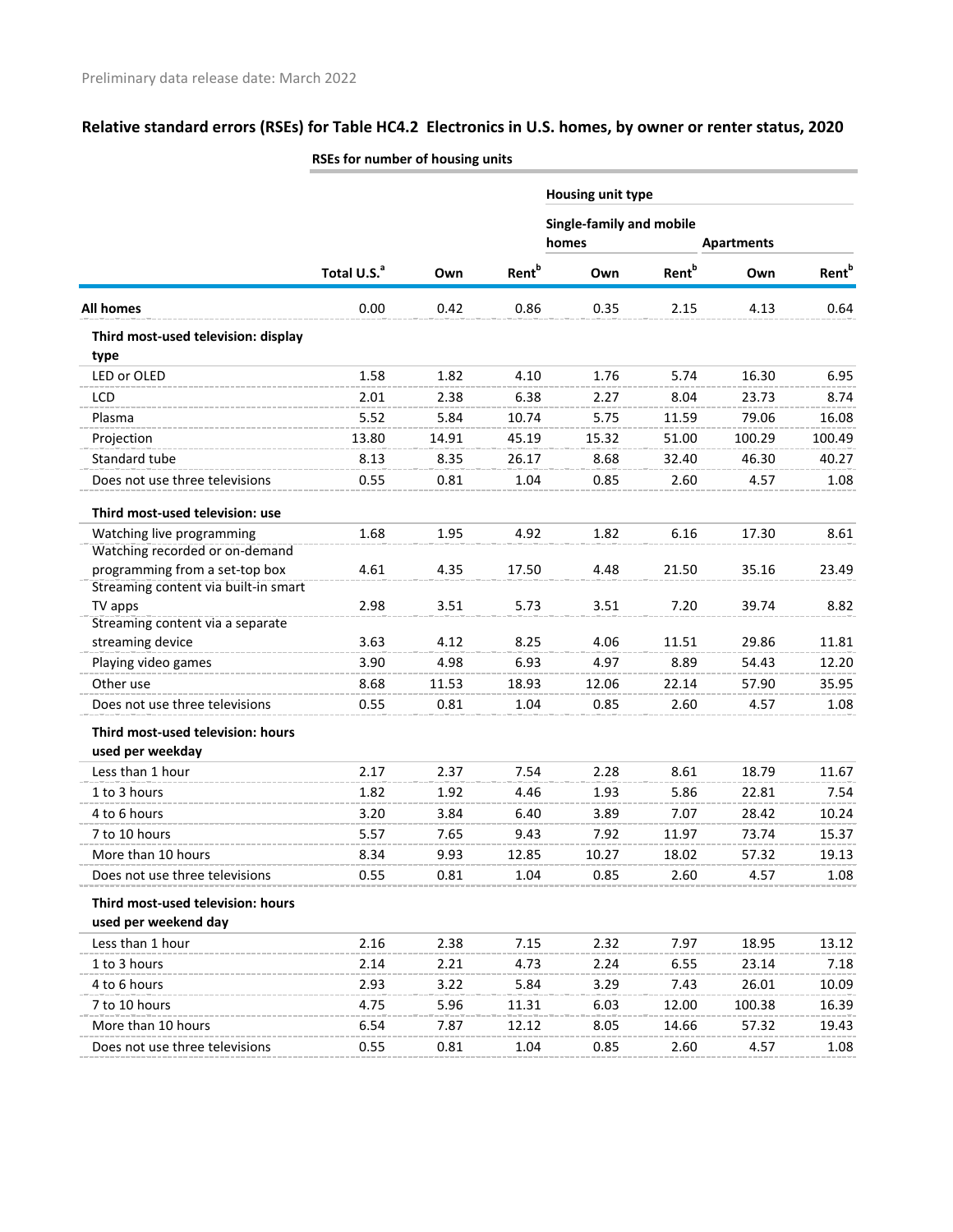| <b>Housing unit type</b><br>Single-family and mobile<br>homes<br><b>Apartments</b><br><b>Rent</b> <sup>b</sup><br><b>Rent</b> <sup>b</sup><br>Total U.S. <sup>a</sup><br>Own<br>Own<br>Own<br>0.00<br>0.42<br>0.86<br>All homes<br>0.35<br>2.15<br>4.13<br>Number of cable or satellite boxes<br>without DVRs used<br>0.66<br>0<br>0.98<br>1.53<br>1.00<br>2.97<br>5.92<br>1.99<br>6.58<br>1<br>2.20<br>3.45<br>2.20<br>10.59<br>2<br>2.86<br>3.07<br>6.81<br>2.86<br>10.27<br>21.26<br>3.88<br>10.23<br>4.33<br>13.99<br>27.07<br>4.43<br>3 or more<br>Number of cable or satellite boxes<br>with DVRs used<br>0.60<br>0<br>1.00<br>1.31<br>1.02<br>2.91<br>5.13<br>1.75<br>5.26<br>2.05<br>3.62<br>2.01<br>11.58<br>1<br>2<br>3.25<br>6.78<br>3.50<br>10.99<br>17.86<br>3.77<br>2.88<br>3 or more<br>3.19<br>9.64<br>3.27<br>12.07<br>32.22<br>Number of separate DVRs used (not<br>part of cable or satellite box)<br>0<br>0.18<br>0.48<br>0.89<br>0.42<br>2.21<br>4.18<br>3.71<br>10.38<br>4.15<br>4.29<br>14.32<br>25.78<br>1<br>$\overline{2}$<br>9.81<br>10.76<br>27.77<br>10.29<br>28.49<br>60.44<br>14.89<br>39.73<br>100.27<br>15.48<br>28.07<br>15.53<br>3 or more<br>Number of DVD or Blu-ray players<br>used<br>0.69<br>0<br>1.04<br>1.01<br>2.80<br>5.92<br>1.42<br>1.12<br>2.49<br>1.28<br>4.34<br>9.00<br>1<br>1.30<br>$\overline{2}$<br>2.69<br>2.81<br>6.11<br>2.86<br>9.54<br>22.36<br>5.23<br>5.44<br>12.97<br>5.48<br>14.79<br>58.16<br>3 or more<br><b>Number of VCRs used</b><br>0.38<br>0<br>0.64<br>0.92<br>0.64<br>2.22<br>4.19<br>1<br>2.28<br>6.67<br>2.50<br>5.49<br>2.53<br>14.12<br>2<br>6.96<br>7.59<br>18.57<br>7.67<br>23.12<br>78.74<br>15.47<br>17.38<br>17.38<br>40.33<br>57.70<br>0.00<br>3 or more<br><b>Number of internet streaming</b><br>devices used<br>0.93<br>1.22<br>2.09<br>1.23<br>3.83<br>7.47<br>0<br>1<br>1.29<br>1.69<br>2.46<br>1.67<br>4.70<br>9.42<br>2<br>1.96<br>2.66<br>5.89<br>13.07<br>2.49<br>3.77<br>2.04<br>3.99<br>2.29<br>5.46<br>19.97<br>2.29<br>3 or more | RSEs for number of housing units |  |  |                          |
|--------------------------------------------------------------------------------------------------------------------------------------------------------------------------------------------------------------------------------------------------------------------------------------------------------------------------------------------------------------------------------------------------------------------------------------------------------------------------------------------------------------------------------------------------------------------------------------------------------------------------------------------------------------------------------------------------------------------------------------------------------------------------------------------------------------------------------------------------------------------------------------------------------------------------------------------------------------------------------------------------------------------------------------------------------------------------------------------------------------------------------------------------------------------------------------------------------------------------------------------------------------------------------------------------------------------------------------------------------------------------------------------------------------------------------------------------------------------------------------------------------------------------------------------------------------------------------------------------------------------------------------------------------------------------------------------------------------------------------------------------------------------------------------------------------------------------------------------------------------------------------------------------------------------------------------------------------------------------------------------------------------------------------|----------------------------------|--|--|--------------------------|
|                                                                                                                                                                                                                                                                                                                                                                                                                                                                                                                                                                                                                                                                                                                                                                                                                                                                                                                                                                                                                                                                                                                                                                                                                                                                                                                                                                                                                                                                                                                                                                                                                                                                                                                                                                                                                                                                                                                                                                                                                                |                                  |  |  |                          |
|                                                                                                                                                                                                                                                                                                                                                                                                                                                                                                                                                                                                                                                                                                                                                                                                                                                                                                                                                                                                                                                                                                                                                                                                                                                                                                                                                                                                                                                                                                                                                                                                                                                                                                                                                                                                                                                                                                                                                                                                                                |                                  |  |  |                          |
|                                                                                                                                                                                                                                                                                                                                                                                                                                                                                                                                                                                                                                                                                                                                                                                                                                                                                                                                                                                                                                                                                                                                                                                                                                                                                                                                                                                                                                                                                                                                                                                                                                                                                                                                                                                                                                                                                                                                                                                                                                |                                  |  |  | <b>Rent</b> <sup>b</sup> |
|                                                                                                                                                                                                                                                                                                                                                                                                                                                                                                                                                                                                                                                                                                                                                                                                                                                                                                                                                                                                                                                                                                                                                                                                                                                                                                                                                                                                                                                                                                                                                                                                                                                                                                                                                                                                                                                                                                                                                                                                                                |                                  |  |  | 0.64                     |
|                                                                                                                                                                                                                                                                                                                                                                                                                                                                                                                                                                                                                                                                                                                                                                                                                                                                                                                                                                                                                                                                                                                                                                                                                                                                                                                                                                                                                                                                                                                                                                                                                                                                                                                                                                                                                                                                                                                                                                                                                                |                                  |  |  |                          |
|                                                                                                                                                                                                                                                                                                                                                                                                                                                                                                                                                                                                                                                                                                                                                                                                                                                                                                                                                                                                                                                                                                                                                                                                                                                                                                                                                                                                                                                                                                                                                                                                                                                                                                                                                                                                                                                                                                                                                                                                                                |                                  |  |  | 1.69                     |
|                                                                                                                                                                                                                                                                                                                                                                                                                                                                                                                                                                                                                                                                                                                                                                                                                                                                                                                                                                                                                                                                                                                                                                                                                                                                                                                                                                                                                                                                                                                                                                                                                                                                                                                                                                                                                                                                                                                                                                                                                                |                                  |  |  | 3.83                     |
|                                                                                                                                                                                                                                                                                                                                                                                                                                                                                                                                                                                                                                                                                                                                                                                                                                                                                                                                                                                                                                                                                                                                                                                                                                                                                                                                                                                                                                                                                                                                                                                                                                                                                                                                                                                                                                                                                                                                                                                                                                |                                  |  |  | 8.54                     |
|                                                                                                                                                                                                                                                                                                                                                                                                                                                                                                                                                                                                                                                                                                                                                                                                                                                                                                                                                                                                                                                                                                                                                                                                                                                                                                                                                                                                                                                                                                                                                                                                                                                                                                                                                                                                                                                                                                                                                                                                                                |                                  |  |  | 14.68                    |
|                                                                                                                                                                                                                                                                                                                                                                                                                                                                                                                                                                                                                                                                                                                                                                                                                                                                                                                                                                                                                                                                                                                                                                                                                                                                                                                                                                                                                                                                                                                                                                                                                                                                                                                                                                                                                                                                                                                                                                                                                                |                                  |  |  |                          |
|                                                                                                                                                                                                                                                                                                                                                                                                                                                                                                                                                                                                                                                                                                                                                                                                                                                                                                                                                                                                                                                                                                                                                                                                                                                                                                                                                                                                                                                                                                                                                                                                                                                                                                                                                                                                                                                                                                                                                                                                                                |                                  |  |  | 1.14                     |
|                                                                                                                                                                                                                                                                                                                                                                                                                                                                                                                                                                                                                                                                                                                                                                                                                                                                                                                                                                                                                                                                                                                                                                                                                                                                                                                                                                                                                                                                                                                                                                                                                                                                                                                                                                                                                                                                                                                                                                                                                                |                                  |  |  | 5.15                     |
|                                                                                                                                                                                                                                                                                                                                                                                                                                                                                                                                                                                                                                                                                                                                                                                                                                                                                                                                                                                                                                                                                                                                                                                                                                                                                                                                                                                                                                                                                                                                                                                                                                                                                                                                                                                                                                                                                                                                                                                                                                |                                  |  |  | 10.12                    |
|                                                                                                                                                                                                                                                                                                                                                                                                                                                                                                                                                                                                                                                                                                                                                                                                                                                                                                                                                                                                                                                                                                                                                                                                                                                                                                                                                                                                                                                                                                                                                                                                                                                                                                                                                                                                                                                                                                                                                                                                                                |                                  |  |  | 20.46                    |
|                                                                                                                                                                                                                                                                                                                                                                                                                                                                                                                                                                                                                                                                                                                                                                                                                                                                                                                                                                                                                                                                                                                                                                                                                                                                                                                                                                                                                                                                                                                                                                                                                                                                                                                                                                                                                                                                                                                                                                                                                                |                                  |  |  |                          |
|                                                                                                                                                                                                                                                                                                                                                                                                                                                                                                                                                                                                                                                                                                                                                                                                                                                                                                                                                                                                                                                                                                                                                                                                                                                                                                                                                                                                                                                                                                                                                                                                                                                                                                                                                                                                                                                                                                                                                                                                                                |                                  |  |  | 0.71                     |
|                                                                                                                                                                                                                                                                                                                                                                                                                                                                                                                                                                                                                                                                                                                                                                                                                                                                                                                                                                                                                                                                                                                                                                                                                                                                                                                                                                                                                                                                                                                                                                                                                                                                                                                                                                                                                                                                                                                                                                                                                                |                                  |  |  | 14.04                    |
|                                                                                                                                                                                                                                                                                                                                                                                                                                                                                                                                                                                                                                                                                                                                                                                                                                                                                                                                                                                                                                                                                                                                                                                                                                                                                                                                                                                                                                                                                                                                                                                                                                                                                                                                                                                                                                                                                                                                                                                                                                |                                  |  |  | 45.26                    |
|                                                                                                                                                                                                                                                                                                                                                                                                                                                                                                                                                                                                                                                                                                                                                                                                                                                                                                                                                                                                                                                                                                                                                                                                                                                                                                                                                                                                                                                                                                                                                                                                                                                                                                                                                                                                                                                                                                                                                                                                                                |                                  |  |  | 38.94                    |
|                                                                                                                                                                                                                                                                                                                                                                                                                                                                                                                                                                                                                                                                                                                                                                                                                                                                                                                                                                                                                                                                                                                                                                                                                                                                                                                                                                                                                                                                                                                                                                                                                                                                                                                                                                                                                                                                                                                                                                                                                                |                                  |  |  |                          |
|                                                                                                                                                                                                                                                                                                                                                                                                                                                                                                                                                                                                                                                                                                                                                                                                                                                                                                                                                                                                                                                                                                                                                                                                                                                                                                                                                                                                                                                                                                                                                                                                                                                                                                                                                                                                                                                                                                                                                                                                                                |                                  |  |  | 1.53                     |
|                                                                                                                                                                                                                                                                                                                                                                                                                                                                                                                                                                                                                                                                                                                                                                                                                                                                                                                                                                                                                                                                                                                                                                                                                                                                                                                                                                                                                                                                                                                                                                                                                                                                                                                                                                                                                                                                                                                                                                                                                                |                                  |  |  | 3.68                     |
|                                                                                                                                                                                                                                                                                                                                                                                                                                                                                                                                                                                                                                                                                                                                                                                                                                                                                                                                                                                                                                                                                                                                                                                                                                                                                                                                                                                                                                                                                                                                                                                                                                                                                                                                                                                                                                                                                                                                                                                                                                |                                  |  |  | 8.31                     |
|                                                                                                                                                                                                                                                                                                                                                                                                                                                                                                                                                                                                                                                                                                                                                                                                                                                                                                                                                                                                                                                                                                                                                                                                                                                                                                                                                                                                                                                                                                                                                                                                                                                                                                                                                                                                                                                                                                                                                                                                                                |                                  |  |  | 25.35                    |
|                                                                                                                                                                                                                                                                                                                                                                                                                                                                                                                                                                                                                                                                                                                                                                                                                                                                                                                                                                                                                                                                                                                                                                                                                                                                                                                                                                                                                                                                                                                                                                                                                                                                                                                                                                                                                                                                                                                                                                                                                                |                                  |  |  |                          |
|                                                                                                                                                                                                                                                                                                                                                                                                                                                                                                                                                                                                                                                                                                                                                                                                                                                                                                                                                                                                                                                                                                                                                                                                                                                                                                                                                                                                                                                                                                                                                                                                                                                                                                                                                                                                                                                                                                                                                                                                                                |                                  |  |  | 0.89                     |
|                                                                                                                                                                                                                                                                                                                                                                                                                                                                                                                                                                                                                                                                                                                                                                                                                                                                                                                                                                                                                                                                                                                                                                                                                                                                                                                                                                                                                                                                                                                                                                                                                                                                                                                                                                                                                                                                                                                                                                                                                                |                                  |  |  | 8.12                     |
|                                                                                                                                                                                                                                                                                                                                                                                                                                                                                                                                                                                                                                                                                                                                                                                                                                                                                                                                                                                                                                                                                                                                                                                                                                                                                                                                                                                                                                                                                                                                                                                                                                                                                                                                                                                                                                                                                                                                                                                                                                |                                  |  |  | 33.62                    |
|                                                                                                                                                                                                                                                                                                                                                                                                                                                                                                                                                                                                                                                                                                                                                                                                                                                                                                                                                                                                                                                                                                                                                                                                                                                                                                                                                                                                                                                                                                                                                                                                                                                                                                                                                                                                                                                                                                                                                                                                                                |                                  |  |  | 58.89                    |
|                                                                                                                                                                                                                                                                                                                                                                                                                                                                                                                                                                                                                                                                                                                                                                                                                                                                                                                                                                                                                                                                                                                                                                                                                                                                                                                                                                                                                                                                                                                                                                                                                                                                                                                                                                                                                                                                                                                                                                                                                                |                                  |  |  |                          |
|                                                                                                                                                                                                                                                                                                                                                                                                                                                                                                                                                                                                                                                                                                                                                                                                                                                                                                                                                                                                                                                                                                                                                                                                                                                                                                                                                                                                                                                                                                                                                                                                                                                                                                                                                                                                                                                                                                                                                                                                                                |                                  |  |  |                          |
|                                                                                                                                                                                                                                                                                                                                                                                                                                                                                                                                                                                                                                                                                                                                                                                                                                                                                                                                                                                                                                                                                                                                                                                                                                                                                                                                                                                                                                                                                                                                                                                                                                                                                                                                                                                                                                                                                                                                                                                                                                |                                  |  |  | 2.49                     |
|                                                                                                                                                                                                                                                                                                                                                                                                                                                                                                                                                                                                                                                                                                                                                                                                                                                                                                                                                                                                                                                                                                                                                                                                                                                                                                                                                                                                                                                                                                                                                                                                                                                                                                                                                                                                                                                                                                                                                                                                                                |                                  |  |  | 3.16                     |
|                                                                                                                                                                                                                                                                                                                                                                                                                                                                                                                                                                                                                                                                                                                                                                                                                                                                                                                                                                                                                                                                                                                                                                                                                                                                                                                                                                                                                                                                                                                                                                                                                                                                                                                                                                                                                                                                                                                                                                                                                                |                                  |  |  | 4.99                     |
|                                                                                                                                                                                                                                                                                                                                                                                                                                                                                                                                                                                                                                                                                                                                                                                                                                                                                                                                                                                                                                                                                                                                                                                                                                                                                                                                                                                                                                                                                                                                                                                                                                                                                                                                                                                                                                                                                                                                                                                                                                |                                  |  |  | 6.45                     |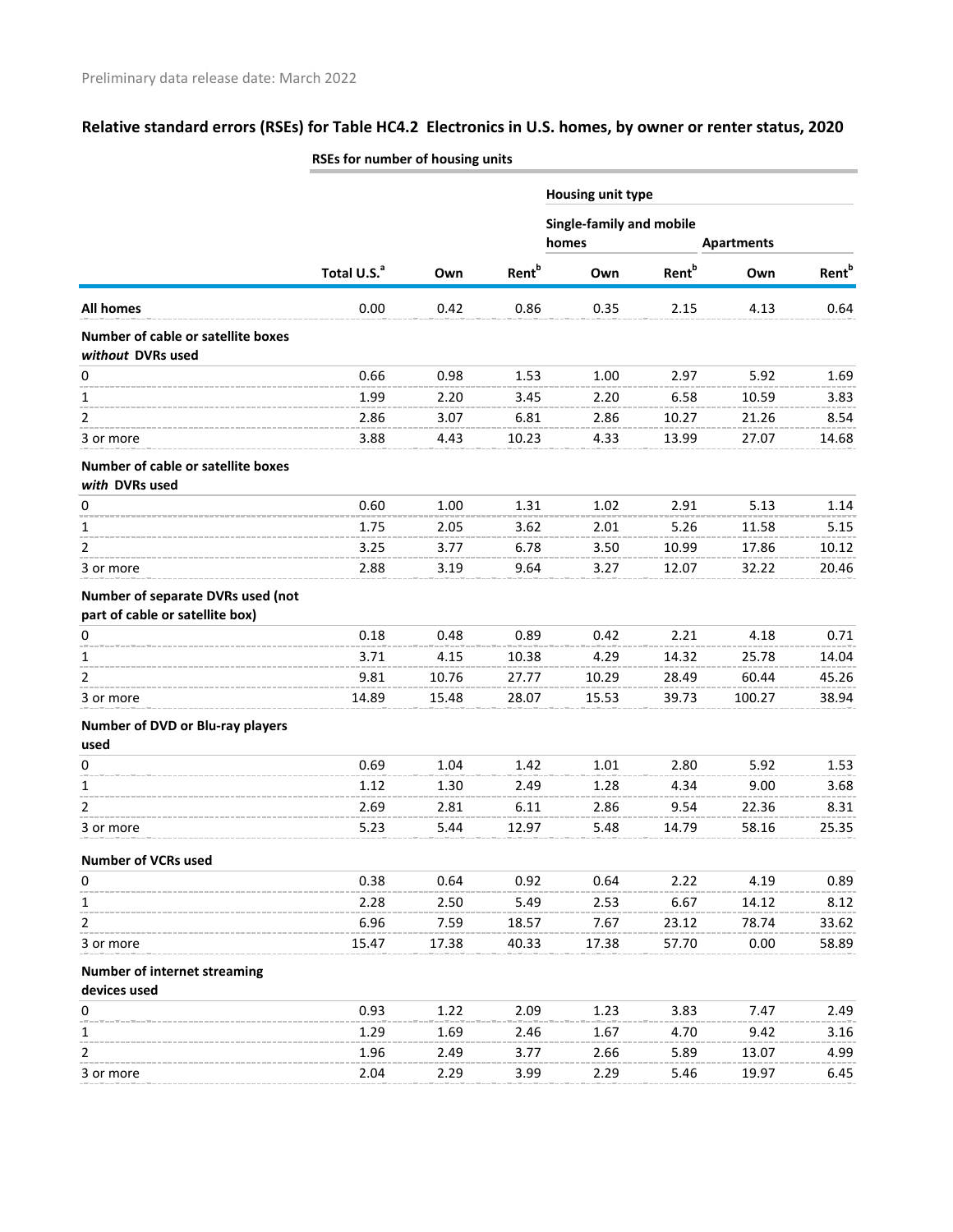|                                                 | <b>NOLS TOP HUMBER OF HOUSING UNITS</b> |       |                          |                            |                          |        |                          |
|-------------------------------------------------|-----------------------------------------|-------|--------------------------|----------------------------|--------------------------|--------|--------------------------|
|                                                 |                                         |       |                          | Housing unit type          |                          |        |                          |
|                                                 |                                         | Own   |                          | Single-family and mobile   |                          |        |                          |
|                                                 | Total U.S. <sup>a</sup>                 |       | <b>Rent</b> <sup>b</sup> | homes<br><b>Apartments</b> |                          |        |                          |
|                                                 |                                         |       |                          | Own                        | <b>Rent</b> <sup>b</sup> | Own    | <b>Rent</b> <sup>b</sup> |
| <b>All homes</b>                                | 0.00                                    | 0.42  | 0.86                     | 0.35                       | 2.15                     | 4.13   | 0.64                     |
| Number of home theater or audio<br>systems used |                                         |       |                          |                            |                          |        |                          |
| 0                                               | 0.43                                    | 0.69  | 1.01                     | 0.65                       | 2.59                     | 5.35   | 0.96                     |
| $\mathbf{1}$                                    | 1.53                                    | 1.91  | 3.35                     | 2.04                       | 5.53                     | 10.84  | 4.71                     |
| $\overline{2}$                                  | 4.18                                    | 4.93  | 10.86                    | 4.86                       | 14.95                    | 50.36  | 13.44                    |
| 3 or more                                       | 12.65                                   | 13.39 | 31.16                    | 12.96                      | 32.19                    | 100.24 | 59.04                    |
| Number of video game consoles<br>used           |                                         |       |                          |                            |                          |        |                          |
| 0                                               | 0.58                                    | 0.71  | 1.49                     | 0.66                       | 3.19                     | 4.63   | 1.55                     |
| $\mathbf{1}$                                    | 1.56                                    | 1.67  | 2.94                     | 1.58                       | 4.40                     | 10.02  | 3.73                     |
| $\overline{2}$                                  | 2.83                                    | 3.27  | 5.55                     | 3.35                       | 7.72                     | 31.08  | 7.76                     |
| 3 or more                                       | 4.86                                    | 6.27  | 9.44                     | 6.33                       | 11.36                    | 71.06  | 16.45                    |
| Have internet access in the home                |                                         |       |                          |                            |                          |        |                          |
| Yes                                             | 0.20                                    | 0.48  | 1.00                     | 0.45                       | 2.33                     | 4.05   | 0.88                     |
| Pays cell phone company or                      |                                         |       |                          |                            |                          |        |                          |
| internet service provider                       | 0.27                                    | 0.50  | 1.03                     | 0.48                       | 2.30                     | 4.09   | 0.99                     |
| Does not pay cell phone company                 |                                         |       |                          |                            |                          |        |                          |
| or internet service provider                    | 4.19                                    | 6.23  | 6.38                     | 6.08                       | 13.60                    | 35.59  | 8.11                     |
| No                                              | 2.64                                    | 3.63  | 4.36                     | 3.48                       | 8.08                     | 20.25  | 5.09                     |
| <b>Number of smart speakers</b>                 |                                         |       |                          |                            |                          |        |                          |
| 0                                               | 0.49                                    | 0.75  | 1.34                     | 0.71                       | 2.70                     | 5.44   | 1.45                     |
| 1                                               | 1.84                                    | 2.25  | 3.60                     | 2.35                       | 5.40                     | 9.72   | 4.65                     |
| $\overline{2}$                                  | 2.91                                    | 3.41  | 6.03                     | 3.52                       | 9.60                     | 16.95  | 8.57                     |
| 3 or more                                       | 2.52                                    | 3.35  | 7.51                     | 3.42                       | 9.23                     | 19.59  | 10.40                    |
| <b>Smart speaker controls</b>                   |                                         |       |                          |                            |                          |        |                          |
| Lighting                                        | 2.62                                    | 3.28  | 5.89                     | 3.22                       | 9.89                     | 18.03  | 7.51                     |
| Temperature                                     | 4.42                                    | 5.01  | 11.73                    | 5.22                       | 18.32                    | 23.99  | 15.53                    |
| Security system, cameras, or locks              | 3.65                                    | 4.07  | 9.27                     | 4.17                       | 12.14                    | 23.63  | 13.35                    |
| Television, set-top box, or streaming           |                                         |       |                          |                            |                          |        |                          |
| device                                          | 3.33                                    | 3.90  | 6.73                     | 4.03                       | 8.54                     | 17.76  | 8.07                     |
| Something else                                  | 10.36                                   | 12.16 | 24.34                    | 12.59                      | 29.53                    | 54.23  | 34.88                    |
| Does not use smart speaker to                   |                                         |       |                          |                            |                          |        |                          |
| control devices                                 | 1.93                                    | 1.98  | 3.81                     | 2.04                       | 6.08                     | 11.78  | 4.77                     |
| Does not have smart speaker                     | 0.49                                    | 0.75  | 1.34                     | 0.71                       | 2.70                     | 5.44   | 1.45                     |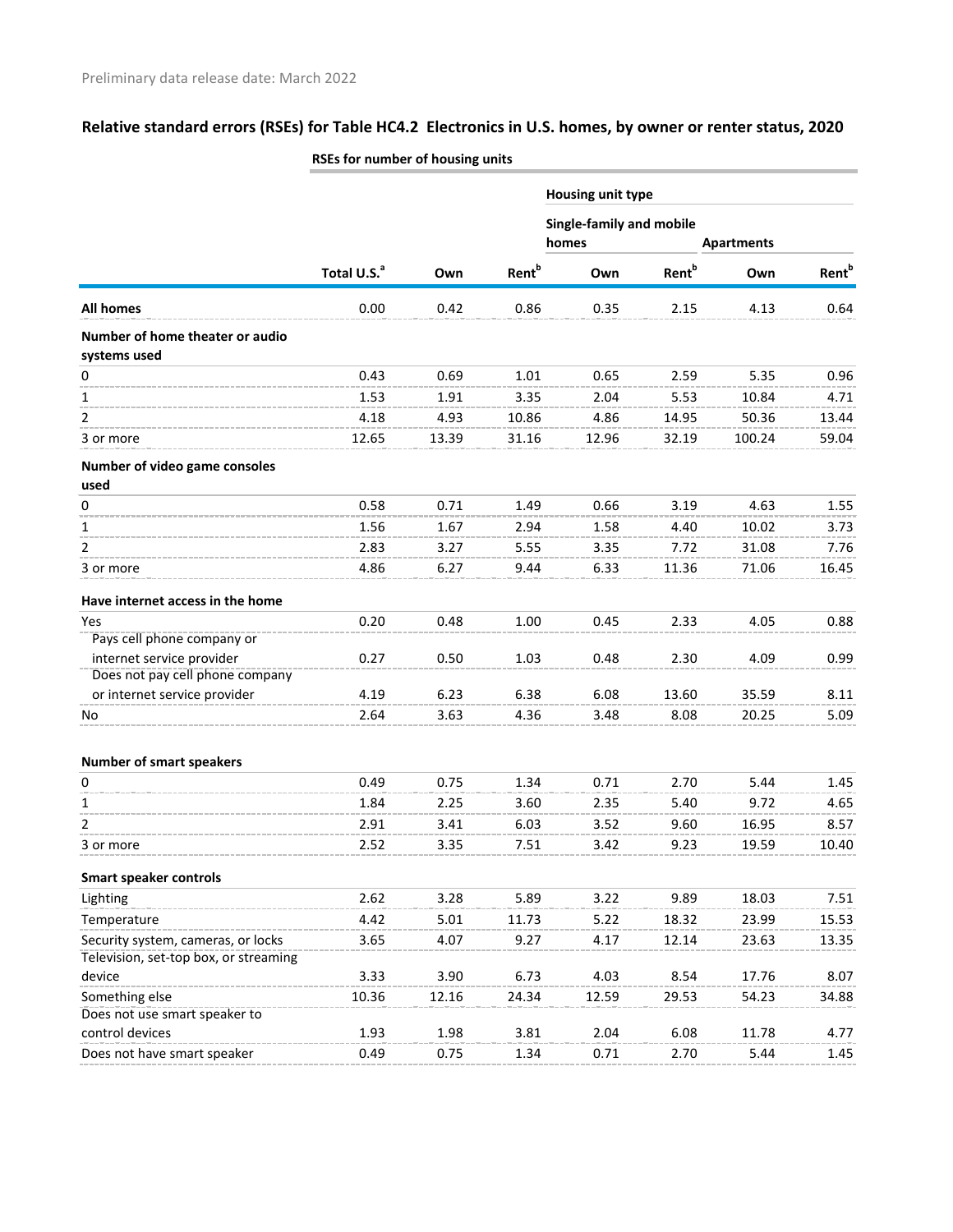|                                         | <b>NOES TOT HUITIDEL OF HOUSING UITILS</b> |      |                          |                                               |                          |       |                   |  |
|-----------------------------------------|--------------------------------------------|------|--------------------------|-----------------------------------------------|--------------------------|-------|-------------------|--|
|                                         |                                            |      |                          | Housing unit type<br>Single-family and mobile |                          |       |                   |  |
|                                         |                                            |      |                          |                                               |                          |       |                   |  |
|                                         |                                            |      |                          | homes                                         | <b>Apartments</b>        |       |                   |  |
|                                         | Total U.S. <sup>a</sup>                    | Own  | <b>Rent</b> <sup>b</sup> | Own                                           | <b>Rent</b> <sup>b</sup> | Own   | Rent <sup>b</sup> |  |
| All homes                               | 0.00                                       | 0.42 | 0.86                     | 0.35                                          | 2.15                     | 4.13  | 0.64              |  |
| Number of desktop computers used        |                                            |      |                          |                                               |                          |       |                   |  |
| $\mathsf 0$                             | 0.66                                       | 0.89 | 1.59                     | 0.87                                          | 3.06                     | 6.67  | 1.73              |  |
| 1                                       | 1.25                                       | 1.26 | 3.45                     | 1.28                                          | 4.94                     | 8.43  | 4.29              |  |
| 2                                       | 3.36                                       | 3.37 | 8.38                     | 3.49                                          | 10.60                    | 24.85 | 10.66             |  |
| 3 or more                               | 7.14                                       | 7.68 | 14.57                    | 7.75                                          | 17.18                    | 57.69 | 23.54             |  |
| Number of laptop computers used         |                                            |      |                          |                                               |                          |       |                   |  |
| $\pmb{0}$                               | 1.54                                       | 1.79 | 2.78                     | 1.81                                          | 4.52                     | 10.32 | 3.36              |  |
| 1                                       | 1.15                                       | 1.50 | 2.41                     | 1.47                                          | 4.07                     | 8.15  | 2.49              |  |
| $\overline{2}$                          | 1.62                                       | 1.87 | 3.06                     | 1.99                                          | 4.48                     | 8.29  | 3.75              |  |
| 3 or more                               | 1.79                                       | 2.31 | 4.15                     | 2.26                                          | 5.94                     | 15.34 | 5.69              |  |
| Number of tablets and e-readers<br>used |                                            |      |                          |                                               |                          |       |                   |  |
| 0                                       | 1.13                                       | 1.50 | 2.08                     | 1.36                                          | 3.80                     | 9.32  | 2.30              |  |
| 1                                       | 1.35                                       | 1.51 | 2.88                     | 1.40                                          | 4.36                     | 8.18  | 3.50              |  |
| $\overline{2}$                          | 1.64                                       | 1.91 | 3.95                     | 1.97                                          | 5.76                     | 11.12 | 6.01              |  |
| 3 or more                               | 2.81                                       | 2.81 | 6.53                     | 2.71                                          | 8.99                     | 20.40 | 8.95              |  |
| Number of smartphones used              |                                            |      |                          |                                               |                          |       |                   |  |
| 0                                       | 2.54                                       | 2.73 | 4.75                     | 2.85                                          | 8.29                     | 16.80 | 5.74              |  |
| 1                                       | 1.47                                       | 1.78 | 2.25                     | 1.84                                          | 4.81                     | 6.52  | 2.55              |  |
| 2                                       | 1.16                                       | 1.31 | 2.62                     | 1.33                                          | 3.83                     | 8.13  | 3.34              |  |
| 3 or more                               | 1.59                                       | 1.87 | 2.71                     | 1.83                                          | 3.61                     | 13.03 | 4.61              |  |
| Number of other cell phones used        |                                            |      |                          |                                               |                          |       |                   |  |
| 0                                       | 0.39                                       | 0.65 | 1.21                     | 0.62                                          | 2.74                     | 4.19  | 1.29              |  |
| 1                                       | 2.50                                       | 2.82 | 4.92                     | 2.88                                          | 8.08                     | 15.31 | 6.02              |  |
| 2                                       | 4.42                                       | 4.52 | 8.71                     | 4.54                                          | 10.95                    | 36.23 | 11.62             |  |
| 3 or more                               | 5.56                                       | 6.94 | 11.25                    | 7.27                                          | 13.51                    | 58.20 | 14.47             |  |
| Number of printers, scanners,           |                                            |      |                          |                                               |                          |       |                   |  |
| copiers, or fax machines                |                                            |      |                          |                                               |                          |       |                   |  |
| 0                                       | 1.15                                       | 1.68 | 1.90                     | 1.64                                          | 3.36                     | 8.21  | 2.06              |  |
| 1                                       | 0.78                                       | 0.88 | 2.15                     | 0.78                                          | 3.46                     | 5.86  | 2.74              |  |
| 2                                       | 2.79                                       | 2.91 | 8.28                     | 2.83                                          | 10.49                    | 20.85 | 11.50             |  |
| 3 or more                               | 7.45                                       | 8.38 | 24.62                    | 8.38                                          | 28.35                    | 0.00  | 46.02             |  |